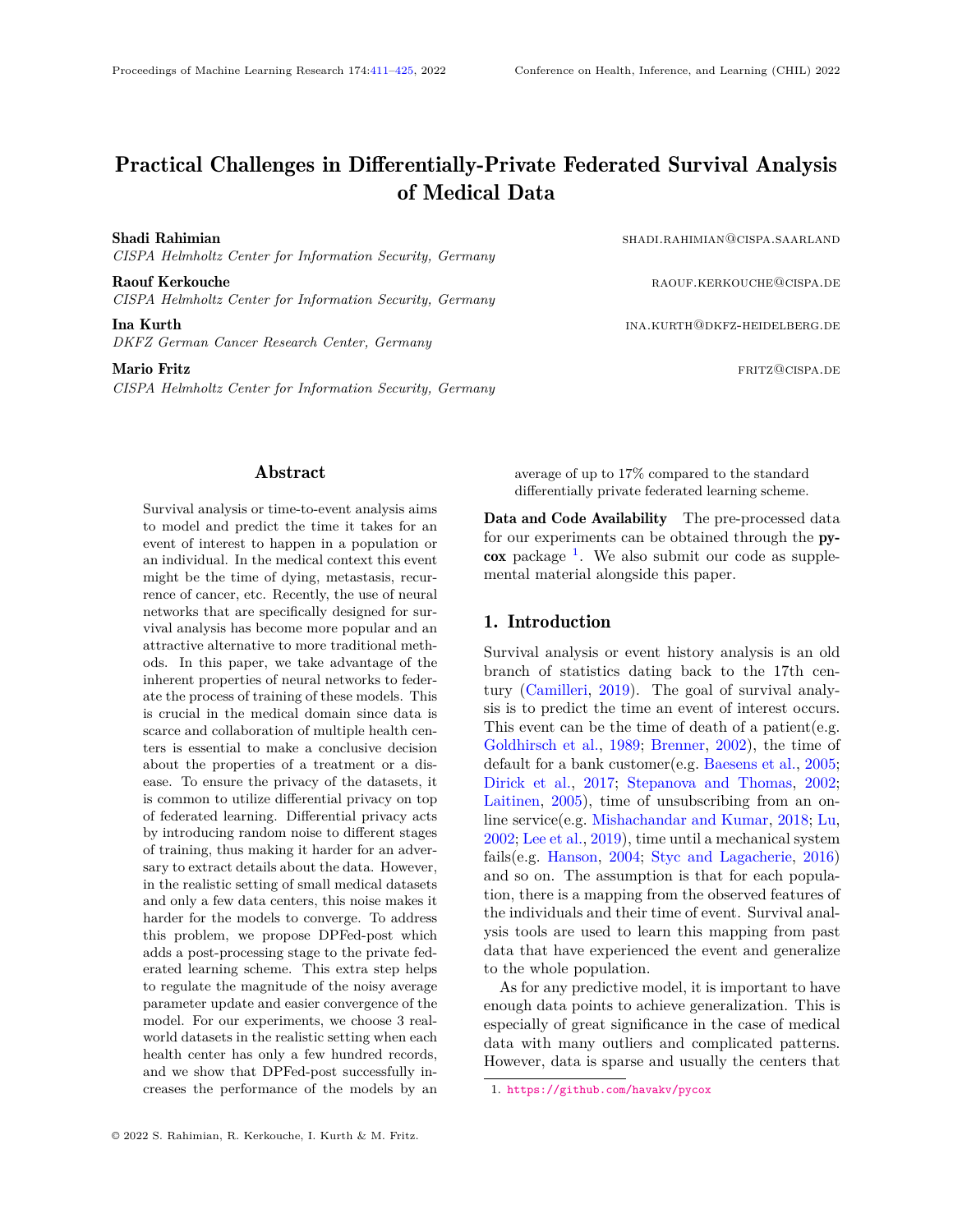collect these data (e.g. hospitals or banks) are reluctant or not allowed to share their data with each other due to privacy and security reasons.

This calls for federated learning in the case of survival analysis. Federated learning [McMahan et al.](#page-12-4) [\(2017\)](#page-12-4) grants the data owners the possibility of keeping their data locally, but participate in training of a global model, jointly, with other data owners. This is achievable by choosing a trusted central server and a machine learning model that is trained locally by each participant. The role of the central server is to iteratively collect these trained models, update the global model based on the updated local models and share the updated global model with participants. Despite the obvious benefits of learning survival models in a federated setting, there has been no study on the practical effects of federation on survival analysis tools.

Although federated learning provides a scheme in which no direct sharing of data is required, there is still the risk of information leakage through parameters/output of the model. It has been shown that an adversary can carry out successful reconstruction attacks [\(Zhu et al.,](#page-13-0) [2019;](#page-13-0) [Geiping et al.,](#page-10-5) [2020\)](#page-10-5), membership inference attacks [\(Nasr et al.,](#page-12-5) [2019;](#page-12-5) [Melis et al.,](#page-12-6) [2019\)](#page-12-6) and feature leakage attacks [\(Melis et al.,](#page-12-6) [2019\)](#page-12-6).

One solution for protecting the privacy of these models and their training data is to utilize differential privacy (DP) [\(Dwork and Roth,](#page-10-6) [2014\)](#page-10-6). DP offers privacy through a noise addition mechanism and is based on rigorous theoretical guarantees against data information leakage. In federated learning, DP can be directly applied on the clients side such that any record in any dataset of any client is protected (record-level DP e.g. in [Truex et al.,](#page-12-7) [2020;](#page-12-7) [Kerkouche et al.,](#page-11-3) [2021c\)](#page-11-3) or it can be applied on the updates that are shared by each client with the central server such that the client's dataset as a whole is protected. (client-level DP e.g. in [Geyer et al.,](#page-10-7) [2017\)](#page-10-7). The latter is preferable as it provides tighter privacy gurantees.

In this paper, we focus on real-world challenges of DP federated learning of survival models for medical data, where data and also the number of clients that participate in the federated learning is limited. Here, the noise of client-level DP - which scales proportional to the client sampling probability - is so large that it prevents the model from converging. To tackle this problem, we take advantage of the postprocessing property of differential privacy and make an additional step of clipping the noisy average update of clients by a reasonable value. This method can be viewed as using a regularization for the learning rate of the global model.

Our contributions are:

- We evaluate the effect of federation of survival models on real-world datasets
- We discuss what the challenges would be in federation of these models for the realistic setting when a few clients each possessing only a few hundred data points wish to collaborate.
- We successfully apply a post-processing step for client-level differentially-private federated learning and observe that the performances of the model are consistently improved over different datasets and models when this trick is used.

# 2. Background

In this section, we will give an overview of all the necessary concepts to understand our approach. We first describe survival analysis in a more formal way and introduce some traditional methods that are used for time-to-event prediction. We explain why in the medical setting it is important that multiple parties collaborate and share their data such that a richer, more generalizable model can be learned.

We then introduce federated learning which is a well-motivated and popular solution to collaborative training of models. By using federated learning, different parties each holding their own dataset can jointly train a unified model.

Naturally, collaborative training of a model is prone to privacy breaches. So at last we give a brief overview of differential privacy as a privacypreserving method that can be deployed on top of federated learning.

#### 2.1. Survival Analysis

Survival analysis is the collection of the tools for analysing and predicting the time duration until a specific event happens. For example, in the case of clinical data, this event can be the time of death for the patients.

The *survival function S*(*t*) and the *cumulative incidence function* (CIF)  $F(t)$  can be defined as follows:

$$
S(t) = P(T > t) = 1 - F(t)
$$
\n(1)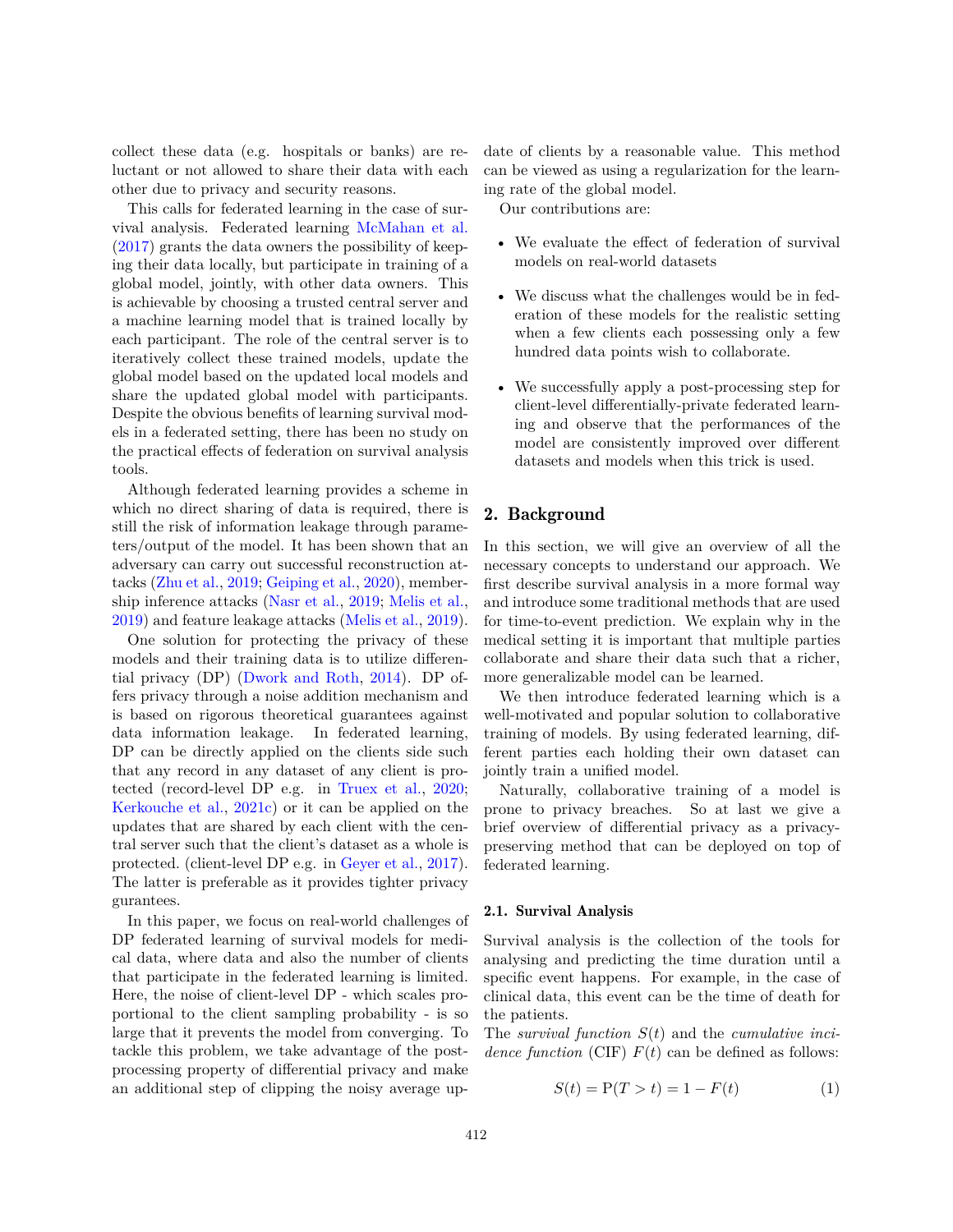where  $P(T > t)$  indicates the probability that the event of interest *T* happens after time *t*. So the survival function is interpreted as the probability of the event happening after time *t* and the complementary CIF is the probability of the event happening before or at time *t*. We can also define the *hazard rate h*(*t*):

$$
h(t) = \lim_{\Delta t \to 0} \frac{1}{\Delta t} P(t \le T < t + \Delta t | T \ge t) \tag{2}
$$

Thus the survival function can be calculated from the hazard rate by:

$$
S(t) = \exp[-\int_0^t h(s)ds] = \exp[-H(t)], \quad (3)
$$

where  $H(t)$  is called the cumulative hazard. We can observe that having one of these functions is adequate to calculate the others, but each offers a unique perspective into the survival status of the data.

For real-world data, the event we are interested in, e.g. death or recovery, may not be observed for all data points. This can happen when, for example, the patient does not participate in the follow-ups, or they die due to a cause unrelated to the original study, or simply when they have not yet experienced the event of interest at the last follow-up of the study. These data points are said to be *right-censored*. So the time of event is chosen as  $T = \min\{T^*, C\}$ , where  $T^*$  is the true time of event for the individual and *C* is the time of censoring. Survival data usually comes in the form of:

$$
\mathcal{X} = {\mathbf{x}_i, y_i}_{i=1}^N = {\mathbf{x}_i, T_i, E_i}_{i=1}^N
$$
 (4)

for *N* individuals. Here,  $\mathbf{x}_i$  and  $y_i$  are the vector of covariates or features and the label for data point *i*, respectively. The features vector can, for example, contain information about the age, gender, medical history, tumor size, etc. for medical data. *y<sup>i</sup>* can further be decomposed into the tuple of  $\{T_i, E_i\}$  where  $T_i$  is the time of event for the event type  $E_i$  for individual *i*. It is customary to set  $E = 0$  for individuals that are right-censored.

Given this set  $\mathcal{X}$ , one way to calculate the survival functions is by *Cox Proportional Hazards* [\(Cox,](#page-10-8) [1972\)](#page-10-8) model:

<span id="page-2-1"></span>
$$
h(t|\mathbf{x}) = h_0(t)g(\mathbf{x}) \quad \text{where} \quad g(\mathbf{x}) = \beta^T \mathbf{x} \quad (5)
$$

The main assumption of the Cox proportional hazards model is that the features **x** are independent and a linear combination of them and a non-parametric *baseline hazard*  $h_0(t)$  are sufficient to model the data. To fit this

model, first the coefficients  $\beta$  are found by maximizing the partial log likelihood of the model:

$$
L = \Pi_i \left( \frac{\exp[g(\mathbf{x}_i)]}{\sum_{j \in R_i} \exp[g(\mathbf{x}_j)]} \right)^{E_i}
$$
(6)

where  $R_i$  is the risk set of all individuals at risk at time *Ti*.

In the second step, the baseline hazard is estimated for the parameters found in the first step.

The *proportionality* in the name of this model comes from the fact that for two data points  $\mathbf{x}_i$  and  $\mathbf{x}_j$  the hazard ratio remains constant over time:

$$
\frac{h(t|\mathbf{x}_i)}{h(t|\mathbf{x}_j)} = \frac{h_0(t)g(\mathbf{x}_i)}{h_0(t)g(\mathbf{x}_j)} = \frac{g(\mathbf{x}_i)}{g(\mathbf{x}_j)}\tag{7}
$$

To summarize, the main goal of survival analysis is to model the relationship between the vector of features of the data points and the time that an event of interest happens. This model is fitted on a set of data points that we assume is representative of the statistical properties of a population. The more datapoints are used to fit the model, the more generalizable the model will be, as each datapoint adds more information about the properties of the population.

Unfortunately, the collection of data is expensive and time consuming for the health centers, and the number of patients they receive is also limited. This means that by using only the data of one health center, we would have a high bias and the fitted model would not be wellgeneralizable. As a solution for this problem, we look at the federated learning for survival models, in the next section. Federated learning allows multiple data-holders to jointly learn a model over the union of their data.

#### <span id="page-2-0"></span>2.2. Federated Learning

One of the major issues for modeling survival data is the lack of enough training data. Oftentimes many separate data owners have access to limited amounts of data and due to reasons, such as privacy and security, are unwilling to simply share their data with each other to learn a richer model. This is where federated learning [McMahan](#page-12-4) [et al.](#page-12-4) [\(2017\)](#page-12-4); [Shokri and Shmatikov](#page-12-8) [\(2015\)](#page-12-8) becomes important. Federated learning is the concept of distributing the learning process of machine learning models among several data owners, without the need to access their local data.

In this paper we use deep neural networks designed for survival analysis as the model that we wish to federate. In general to train a deep neural network, an objective function is optimized over the parameters of the model, **w**, for a training dataset which contains *n* data points:

$$
\min_{\mathbf{w}} f(\mathbf{w}) \text{ where } f(\mathbf{w}) = \frac{1}{n} \sum_{i=1}^{n} \mathcal{L}(\mathbf{x}_i, y_i; \mathbf{w}) \tag{8}
$$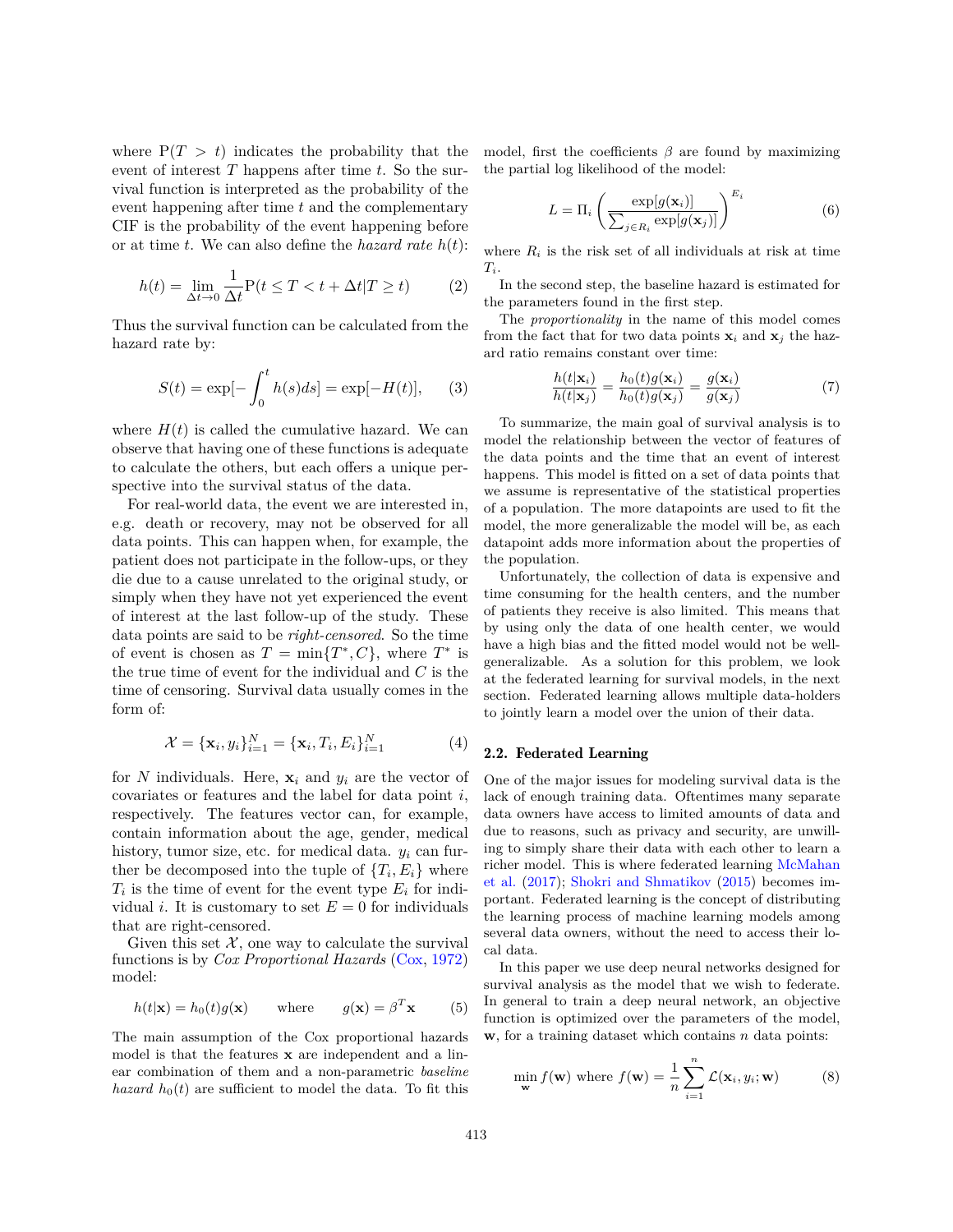where  $\mathcal{L}(\mathbf{x}_i, y_i; \mathbf{w})$  is the loss function for *i*-th data point with label  $y_i$ , and the training is done iteratively over the dataset. Therefore by defining the appropriate loss function for survival analysis tasks, we can train the network to capture the behavior of the stochastic processes from the training set.

In federated learning a central server holds a global model which is also shared with all the clients. Clients train this model locally and only send their updated model parameters to the central server. The server updates the parameters of the global model with a weighted average of the local parameters and re-shares the updated global model with the clients. To reduce the cost of communication and computation, usually at each round, only a fraction of clients,  $C = K/N$ , are chosen randomly to train their local model. Here *C* is the sampling probability of clients, *K* is the number of clients chosen out of a total of *N* clients at each round:

$$
\mathbf{w}^r \leftarrow \mathbf{w}^{r-1} + \frac{\sum_{k=1}^K (\mathbf{w}_k^r - \mathbf{w}^{r-1})}{K}
$$
(9)

where  $\mathbf{w}_k^r$  is the model parameters for client  $k$  after the  $r$ th round of communication with the central server. These steps are done for a total number of *Tcl* communication rounds. The local parameters  $\mathbf{w}_k^r$  are computed by each client using the standard training algorithms, such as stochastic gradient decent [\(Robbins and Monro,](#page-12-9) [1951;](#page-12-9) [Kiefer and Wolfowitz,](#page-11-4) [1952\)](#page-11-4). Here, it is assumed that each client possesses  $n_k$  training data and total number of data points can be calculated as  $n = \sum_{k=1}^{K} n_k$ .

Although Federated Learning improves privacy by design, model parameters can leak information about the training data. Indeed, [Zhu et al.](#page-13-0) [\(2019\)](#page-13-0); [Zhao et al.](#page-13-1) [\(2020\)](#page-13-1); [Geiping et al.](#page-10-5) [\(2020\)](#page-10-5) presented some attacks that allow an adversary to reconstruct some training data samples of some entities. [Nasr et al.](#page-12-5) [\(2019\)](#page-12-5); [Melis et al.](#page-12-6) [\(2019\)](#page-12-6) define a membership attack that allows to infer if a particular record is included in the data of a specific entity. Similarly, [Melis et al.](#page-12-6) [\(2019\)](#page-12-6) define an attack which aims at inferring if a group of people with a specific property, like for example skin color or ethnicity, is included in the dataset of a particular participating entity. A solution to prevent these attacks and provide theoretical guarantees in to use a privacy model called Differential Privacy [\(Dwork and Roth,](#page-10-6) [2014\)](#page-10-6).

#### <span id="page-3-0"></span>2.3. Differential Privacy

Differential privacy (DP) allows an entity to privately release information about a dataset: a function of a record dataset is perturbed, so that any information which can differentiate this record from the rest of the dataset is bounded [Dwork and Roth](#page-10-6) [\(2014\)](#page-10-6).

Definition 1 (Privacy loss) *Let* A *be a privacy mechanism which assigns a value Range*(A) *to a dataset D. The* *privacy loss of* A *with datasets D and D* ′ *at output*  $O \in Range(\mathcal{A})$  *is a random variable*  $\mathcal{P}(\mathcal{A}, D, D', O) =$  $\log \frac{\Pr[A(D)=O]}{\Pr[A(D')=O]}$  where the probability is taken on the ran*domness of* A*.*

Definition 2 ((*ϵ, δ*)-Differential Privacy) *A privacy mechanism* A *guarantees* (*ε, δ*)*-differential privacy if for any database D and D* ′ *, differing on at most one record,*  $\Pr_{O \sim A(D)}[\mathcal{P}(A, D, D', O) > \varepsilon] \leq \delta$  *[Dwork and Roth](#page-10-6) [\(2014\)](#page-10-6).*

This guarantees that an adversary, who has access to the output of  $A$ , can draw almost the same conclusions up to  $\varepsilon$  (with probability larger than  $1 - \delta$ ) about any record no matter if it is included in the input of  $A$  or not. *Moments Accountant.* Differential privacy maintains composition; the privacy guarantee of the *k*fold adaptive composition of  $A_{1:k} = A_1, \ldots, A_k$  can be computed using the moments accountant method [Abadi et al.](#page-10-9) [\(2016\)](#page-10-9). In particular, it follows from Markov's inequality that  $Pr[\mathcal{P}(A, D, D', O) \geq \varepsilon] \leq$  $\mathbb{E}[\exp(\lambda \mathcal{P}(\mathcal{A}, D, D', O))] / \exp(\lambda \varepsilon)$  for any output  $O \in$ *Range*(A) and  $\lambda > 0$ . A is  $(\varepsilon, \delta)$ -DP with  $\delta =$  $\min_{\lambda} \exp(\alpha_A(\lambda) - \lambda \varepsilon)$ , where  $\alpha_A(\lambda) =$ 

 $\max_{D,D'} \log \mathbb{E}_{O \sim \mathcal{A}(D)}[\exp(\lambda \mathcal{P}(\mathcal{A}, D, D', O))]$  is the log of the moment generating function of the privacy loss. The privacy guarantee of the composite mechanism  $A_{1:k}$  can be calculated using that  $\alpha_{\mathcal{A}_{1:k}}(\lambda) \leq \sum_{i=1}^{k} \alpha_{\mathcal{A}_{i}}(\lambda)$  [Abadi](#page-10-9) [et al.](#page-10-9) [\(2016\)](#page-10-9).

*Gaussian Mechanism.* A fundamental concept of all DP sanitization techniques is the *global sensitivity* of a function [\(Dwork and Roth,](#page-10-6) [2014\)](#page-10-6).

Definition 3 (Global *Lp*-sensitivity) *For any function f* :  $\mathcal{D} \rightarrow \mathbb{R}^n$ , the  $L_p$ -sensitivity of  $f$  is  $\Delta_p f =$  $\max_{D,D'}||f(D) - f(D')||_p$ *, for all*  $D, D'$  differing in at *most one record, where*  $||\cdot||_p$  *denotes the*  $L_p$ *-norm.* 

The Gaussian Mechanism [\(Dwork and Roth,](#page-10-6) [2014\)](#page-10-6) consists of adding Gaussian noise to the true output of a function. In particular, for any function  $f: \mathcal{D} \to \mathbb{R}^n$ , the Gaussian mechanism is defined as adding i.i.d Gaussian noise with variance  $(\Delta_2 f \cdot \sigma)^2$  and zero mean to each coordinate value of  $f(D)$ . Recall that the pdf of the Gaussian distribution with mean  $\mu$  and variance  $\xi^2$  is  $\mathsf{pdf}_{\mathcal{G}(\mu,\xi)}(x) = \frac{1}{\sqrt{2\pi}\xi} \exp\left(-\frac{(x-\mu)^2}{2\xi^2}\right)$  $\frac{(-\mu)^2}{2\xi^2}$ ).

In fact, the Gaussian mechanism draws vector values from a multivariate spherical (or isotropic) Gaussian distribution which is described by random variable  $\mathcal{G}(f(D), \Delta_2 f \cdot \sigma \mathbf{I}_n)$ , where *n* is omitted if its unambiguous in the given context.

## 3. Approach

The most successful research in privacy-preserving federeted learning has been studied on huge datasets, con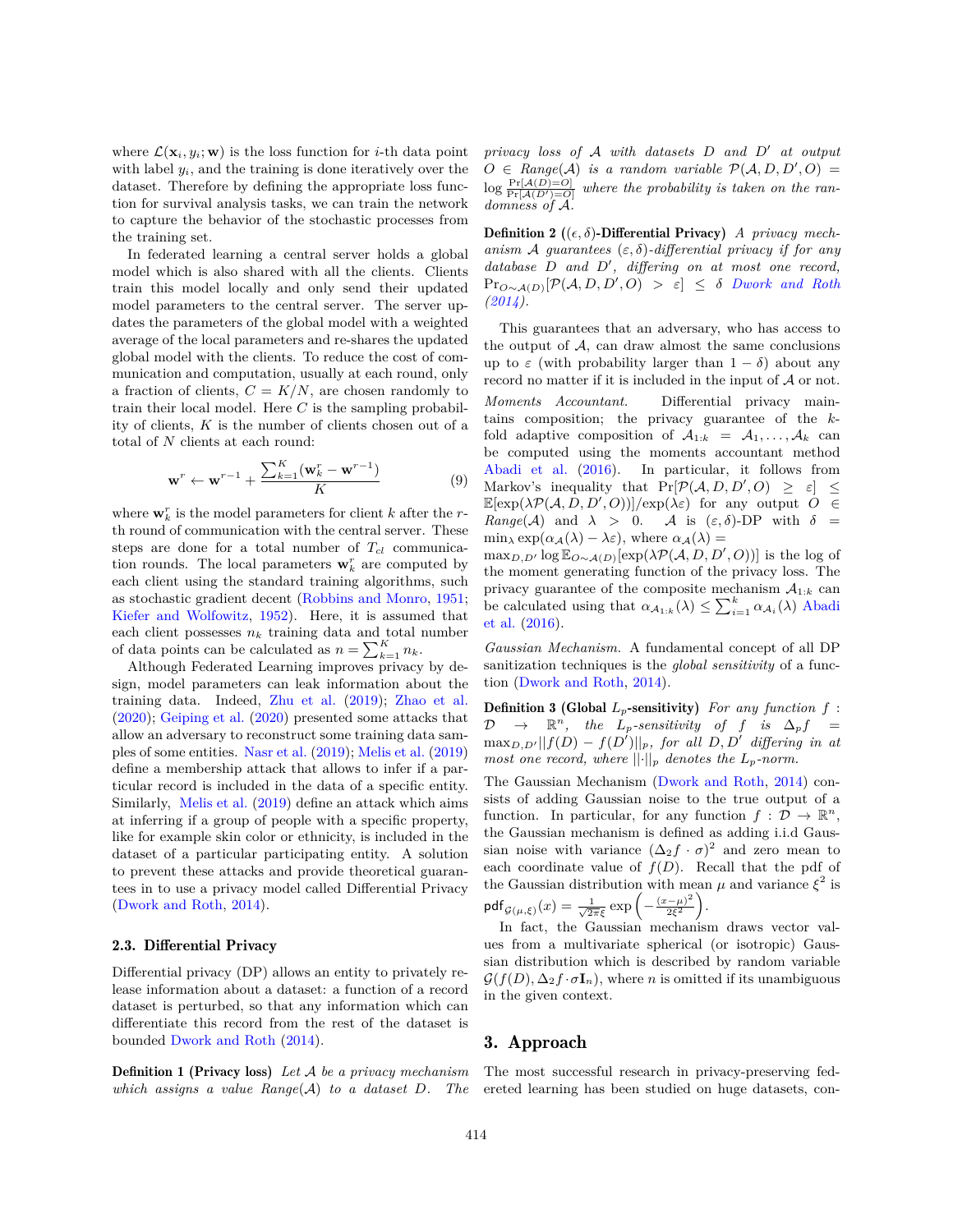taining up to millions of data records and hundreds of clients (see e.g. [Kairouz et al.,](#page-11-5) [2019;](#page-11-5) [Augenstein et al.,](#page-10-10) [2019;](#page-10-10) [McMahan et al.,](#page-12-4) [2017;](#page-12-4) [Truex et al.,](#page-12-10) [2019\)](#page-12-10). However, in the realistic setting of medical application, the data is very scarce and the number of clients that are willing to collaborate, i.e. health centers, is also limited. This poses problems such as instability of results as well as sensitivity of the model to the DP noise when a privacy-preserving solution is needed.

In this section, we first define the privacy model and the layer we choose to add differential privacy to, then discuss the problems that this noise would cause in the case of small datasets. We propose our post-processing technique which does not change the DP guarantees, however, acts as a regularization on the learning rate thus stabilizing the convergence of the model during the federated training.

Finally, we present our experiments using 4 different survival deep neural networks and compare the results we obtain by federation, differentially private federation as well as applying the post-processing step.

#### Algorithm 1

#### Differentially Private Federated Learning with post processing (DPFed-post).

*N* total clients, local mini-batch size *B*, local epochs *E*, communication rounds *Tcl*, learning rate *η*, sensitivity *S* and post-processing parameter *P*.

```
Initialize \mathbf{w}_0 and send the model to clients
for r = 1, ...T_{cl}Select K clients randomly
        for each selected client k = 1, ..., K\mathbf{w}_k^r \leftarrow \text{ClientUpdate}(k, \mathbf{w}^{r-1})\Delta \mathbf{w}_k^r \leftarrow \mathbf{w}_k^r - \mathbf{w}^{r-1}\Delta \hat{\mathbf{w}}_k^r \leftarrow \Delta \mathbf{w}_k^r / \text{max}\left(1, \frac{||\Delta \mathbf{w}_k^r||_2}{S}\right)\Delta \mathbf{w}^r \leftarrow \frac{\sum_{k=1}^K \Delta \hat{\mathbf{w}}_k^r + \mathcal{G}(0, S \sigma \mathbf{I})}{K}\Delta \hat{\mathbf{w}}^{r} \leftarrow \Delta \mathbf{w}^{r}/\text{max}\left(1, \frac{||\Delta \mathbf{w}^{r}||_{2}}{P}\right)\mathbf{w}^r \leftarrow \mathbf{w}^{r-1} + \Delta \hat{\mathbf{w}}^rClientUpdate(k, w)
       for client k
        for i = 1, ..., Efor local batches b
                       \mathbf{w} \leftarrow \mathbf{w} - \eta \nabla l(b; \mathbf{w})return w to server
```
## 3.1. Privacy Model

We consider an adversary, or a set of colluding adversaries, who can access any update vector sent by the server at each round of the protocol. A plausible adversary is a participating entity, i.e. a malicious client, that wants to infer the training data used by other participants. We assume that the server is trusted. The adversary is *passive* (i.e., honest-but-curious), that is, it follows the learning protocol faithfully.

Different privacy requirements can be considered depending on what information the adversary aims to infer. In general, private information can be inferred about:

- any record (user or patient) in any dataset of any client (*record-level privacy*),
- any client/party (*client-level privacy*).

To illustrate the above requirements, suppose that several hospitals build a common model to predict the risk of death for their patients. A hospital certainly does not want other hospitals to learn the status of any of their patients (record privacy) and perhaps not even the average status of all their patients (client privacy).

Record-level privacy is a standard requirement used in the privacy literature, but it is weaker than client-level privacy. Indeed, client-level privacy requires to hide any information which is unique to a client including perhaps all its training data.

We aim at developing a solution that provides *clientlevel privacy*. For example, in the scenario of collaborating hospitals, we aim at protecting any information that is unique to each single hospital's training data. The adversary should not be able to infer from the received model or its updates whether any client's data is involved in the federated run (up to  $\varepsilon$  and  $\delta$ ). We believe that this adversarial model is reasonable in many practical applications when the confidential information spans over multiple samples in the training data of a single client (e.g., the presence of a group a samples, such as people from a certain race). Differential Privacy guarantees plausible deniability not only to any groups of samples of a client but also to any client in the federated run. Therefore, any negative privacy impact on a party (or its training samples) cannot be attributed to their involvement in the protocol run.

# 3.2. DPFed-post: Differentially Private Federated Learning with Post-Processing

#### 3.2.1. Challenge

Although standard differentially-private federated learning (DPFed) generates a model which protects the dataset of each participant with a theoretical privacy guarantee (bounded by  $\epsilon$ ), the utility of the model is generally very bad, due to the large amount of noise required by DP for a reasonable  $\epsilon$  budget. Indeed, this noise prevents generally the convergence of the model or highly decreases its performances.

Recent works show that it is possible to improve the utility of a differentially private model by: reducing the sensitivity of the model's update (*S*) and/or increasing the value to noise level [\(Kerkouche et al.,](#page-11-6) [2021a,](#page-11-6)[b\)](#page-11-7) or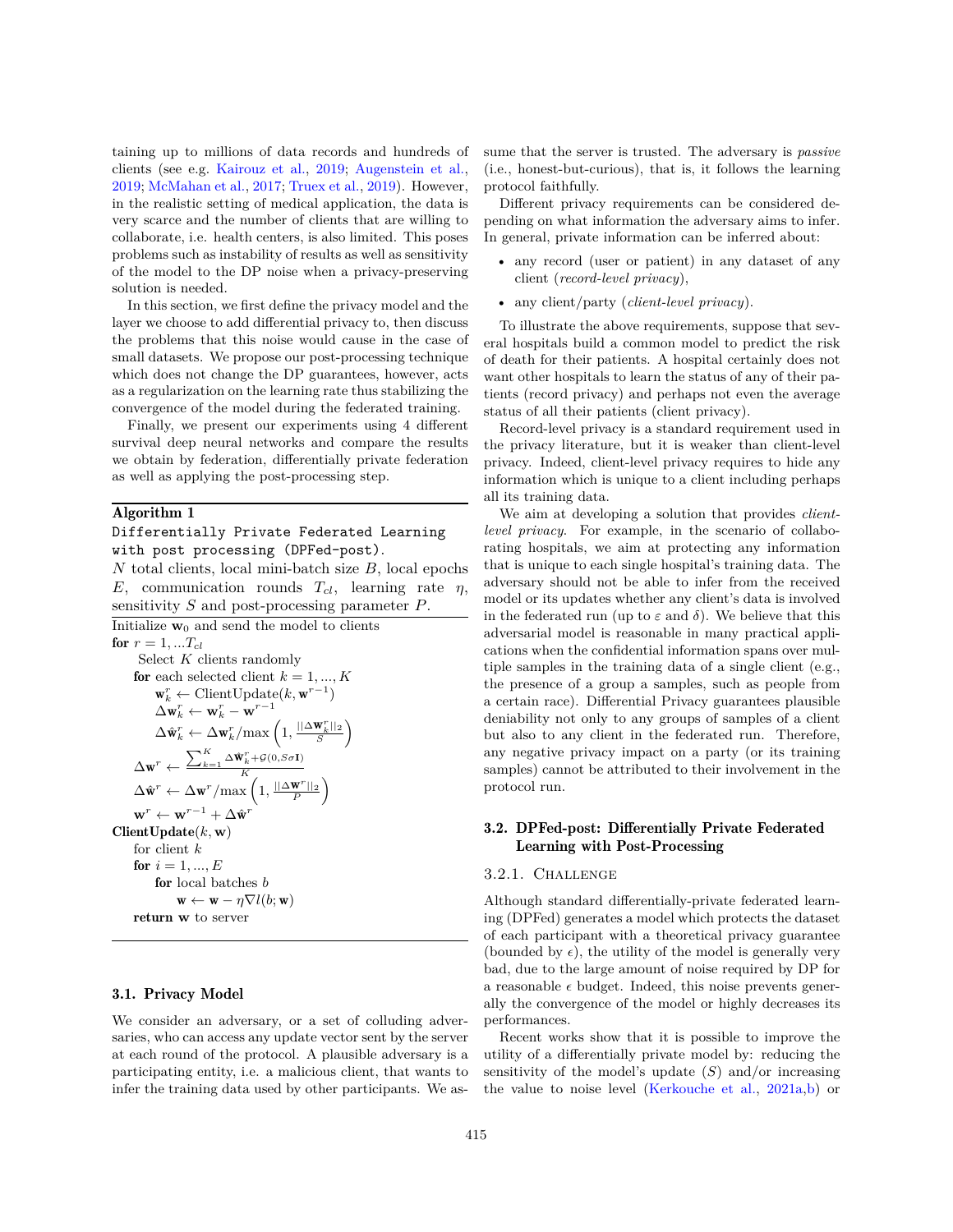even by local adaptation [Yu et al.](#page-13-2) [\(2020\)](#page-13-2). Note that, the sensitivity *S* is not the only DP parameter which governs the noise. Indeed, reducing the sampling probability  $C = K/N$  is also one manner to reduce the noise for a given  $\epsilon$  budget. However, in certain scenarios as ours when we have only few participants (small *N*) with small datasets, the convergence of the model before using DP can be possible only with a large sampling probability (*C* is set to 0.5 in our case). Therefore, noise might be very large in such cases, e.g. the noise multiplier  $\sigma$  is set to  $\sigma = 2, 3$  which result in  $\epsilon = 5.4, 8.9$ , respectively.

#### 3.2.2. Our solution

To tackle the well-known "utility-privacy tradeoff" under challenging settings, we propose a straightforward approach called DPFed-post. Our scheme outperforms the standard differentially private federated learning scheme (DPFed) by adding one normalization step.

Indeed, in both DPFed-post and DPFed, at each round *r* the server sends the global model  $w^{r-1}$  to *K* clients selected randomly, each selected client trains and sends back its model to the server. The server clips the update of each client  $\Delta \mathbf{w}_k^r$  to have a *L*<sub>2</sub>-norm at most *S*. After that, the server sums up the clipped updates  $\Delta \hat{\mathbf{w}}_k^r$ , adds the Gaussian Noise and average it to obtain the noisy update  $\Delta \hat{\mathbf{w}}^r$ .

The difference between DPFed-post and DPFed starts from this step. Instead of directly updating the global model with the averaged noisy update as it is the case in DPFed, in our scheme DPFed-post, ∆w *r* is normalized to obtain  $\Delta \hat{\mathbf{w}}^r$  with *L*<sub>2</sub>-norm at most *P*. Finally, the normalized noisy update  $\Delta \hat{\mathbf{w}}^r$  is used to update the new global model  $\mathbf{w}^r$  (See Alg. [1](#page-4-0) for more details).

This normalization acts exactly as decreasing the learning rate. Indeed, the large additive noise generally prevents the convergence to a good local minimum. Therefore, this normalization will slow down the learning process in order to reach better performances compared to the standard scheme DPFed.

#### 3.2.3. Privacy analysis:

<span id="page-5-1"></span>The adversary can only access the noisy model which is sufficiently perturbed to ensure client-level differential privacy; any client-specific information that could be inferred from the model is tracked and quantified by the moments accountant, described in Section [2.3,](#page-3-0) as follows. Let  $\eta_0(x|\xi) = \text{pdf}_{\mathcal{G}(0,\xi)}(x)$  and  $\eta_1(x|\xi) = (1 - \xi)$  $C$ )pdf<sub> $G(0,\xi)$ </sub> $(x)$  +  $C$ pdf<sub> $G(1,\xi)$ </sub> $(x)$  where  $C$  is the sampling probability of a single client in a single round. Let  $\alpha(\lambda|C) = \log \max(E_1(\lambda, \xi, C), E_2(\lambda, \xi, C))$ where  $E_1(\lambda, \xi, C) = \int_{\mathbb{R}} \eta_0(x|\xi, C) \cdot \left( \frac{\eta_0(x|\xi, C)}{\eta_1(x|\xi, C)} \right)^{\lambda} dx$  and  $E_2(\lambda, \xi, C) = \int_{\mathbb{R}} \eta_1(x|\xi, C) \cdot \left( \frac{\eta_1(x|\xi, C)}{\eta_0(x|\xi, C)} \right)^{\lambda} dx.$ 

Theorem 4 (Privacy of DPFed-post) *DPFed-post is*  $(\min_{\lambda} (T_{\text{cl}} \cdot \alpha(\lambda | C) - \log \delta)/\lambda, \delta)$ *-DP.* 

Given a fixed value of  $\delta$ ,  $\varepsilon$  is computed numerically as in [Abadi et al.](#page-10-9) [\(2016\)](#page-10-9); [Mironov et al.](#page-12-11) [\(2019\)](#page-12-11).

# 4. Experimental Results

#### <span id="page-5-0"></span>4.1. Neural Networks for Survival Analysis

In this paper, we utilize 4 deep neural networks which are designed for survival analysis. As explained in Section. [2.2,](#page-2-0) by defining appropriate loss functions for neural networks, they could be used to serve specific purposes:

CoxPH: adopted from [Kvamme et al.](#page-11-8) [\(2019\)](#page-11-8), also known as DeepSurv [\(Katzman et al.,](#page-11-9) [2018\)](#page-11-9) replaces *g*(**x**) of Equation. [5](#page-2-1) with a fully connected deep neural network. The loss for this model is defined as:

$$
\text{Loss} = \frac{1}{n} \sum_{i:E_i=1} \log \left( \sum_{j \in R_i} \exp[g(\mathbf{x}_j) - g(\mathbf{x}_i)] \right) \tag{10}
$$

CoxCC: adopted from [Kvamme et al.](#page-11-8) [\(2019\)](#page-11-8), Similar to CoxPH except for the fact that the risk set  $R_i$  of the loss function is approximated with a large enough set to make calculations easier.

CoxTime: adopted from [Kvamme et al.](#page-11-8) [\(2019\)](#page-11-8), similar model to CoxCC, but the proportionality assumption of the Cox hazard model is abondoed:

$$
h(t|\mathbf{x}) = h_0(t) \exp[g(t, \mathbf{x})]
$$
\n(11)

so that  $q(t, \mathbf{x})$  uses the time *t* as another covariate.

DeepHit: adopted from [Kvamme et al.](#page-11-8) [\(2019\)](#page-11-8); [Lee et al.](#page-11-10) [\(2018a\)](#page-11-10), this model is fundamentally different from the previous 3 models and makes no assumption about the underlying relation between the covariates. It has a 2 part loss function; the first part measures the negative log-likelihood and the second part is a ranking loss which investigates each possible pair of data and tries to sort them with respect to their time of event. The output of all the previous models were continuous over time. However, the output of DeepHit is discretized and we need to define time-bins over the experiment span of our datasets.

#### 4.2. Metrics

In this section we explain 3 different performance metrics, each offering a unique perspective into measuring how well the models predict on the data (for detailed explanation cf. [Kvamme et al.](#page-11-8) [\(2019\)](#page-11-8)).

#### 4.2.1. Integrated Brier Score

Brier score is a performance measure for binary labels and takes into account both the discrimination as well as the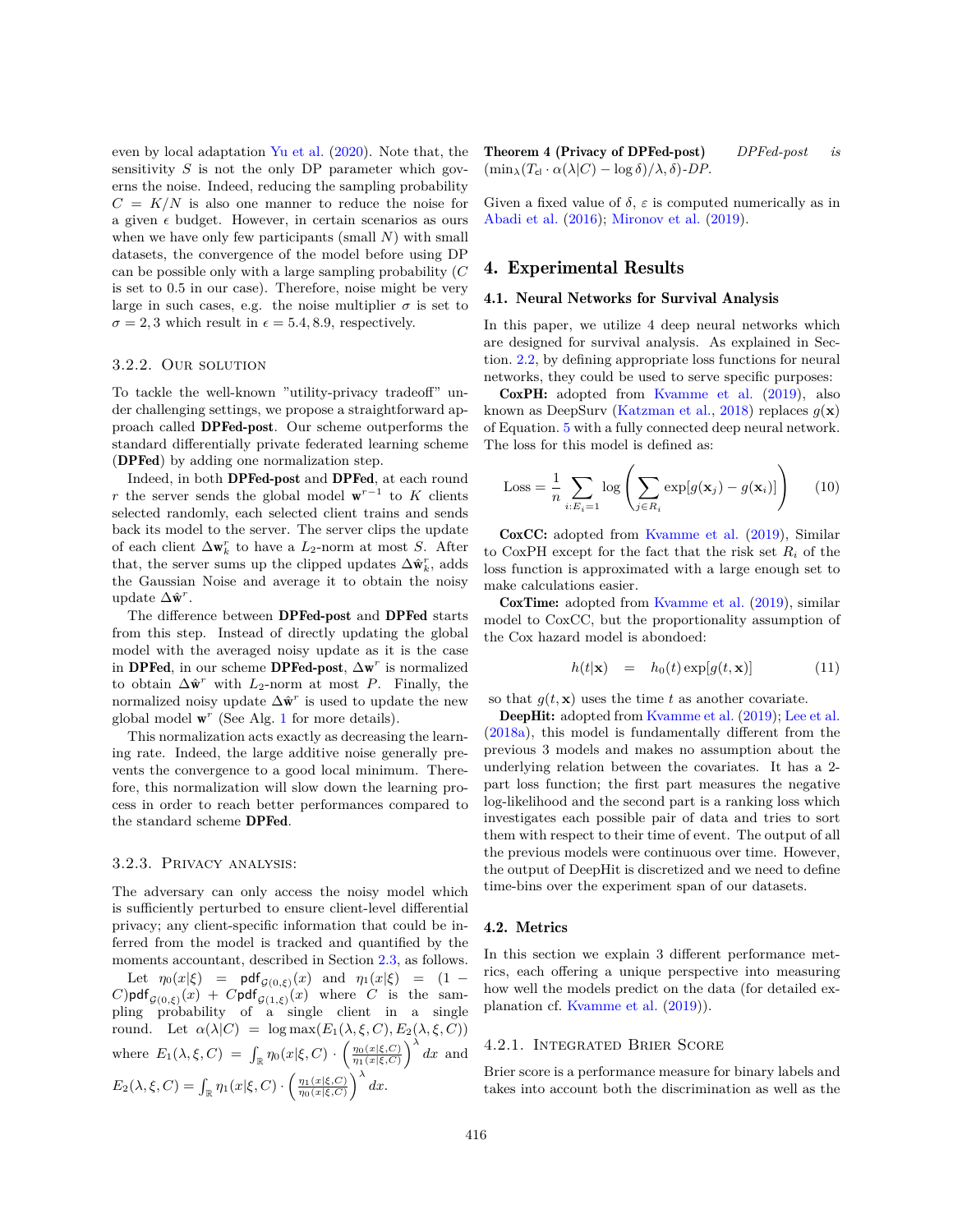calibration of the model's predictions. To make our labels - which are times of events - binary, we can pick a fixed time *t* and binarize based on whether or not the event happens before or after this time *t*. So the generalized Brier score [Graf et al.](#page-11-11) [\(1999\)](#page-11-11) can be calculated as:

$$
BS(t) = \frac{1}{N} \sum_{i=1}^{N} \left[ \frac{\hat{S}(t|\mathbf{x}_i)^2 \mathbb{1}(T_i \le t, E_i = 1)}{\hat{G}(T_i)} + \frac{(1 - \hat{S}(t|\mathbf{x}_i))^2 \mathbb{1}(T_i > t)}{\hat{G}(t)} \right]
$$
(12)

where *N* is the number of data points and  $\hat{G}(t)$  is the Kaplan-Meier estimate for censoring survival function  $P(T > t)$  which helps to account also for the censored data in this metric. Note that  $E_i = 1$  and  $E_i = 0$  represent datapoints experiencing the event of interest and censoring, respectively.

To further extend the  $BS(t)$  to all the possible time values *t*, we can integrate over time:

<span id="page-6-0"></span>Integrated BS = IBS = 
$$
\frac{1}{t_2 - t_1} \int_{t_1}^{t_2} \text{BS}(s)ds
$$
 (13)

which can be approximated numerically by a time grid over the test set. Note that a lower value of the Brier score or integrated Brier score indicates better performance of the model.

#### 4.2.2. Integrated Binomial Log-Likelihood

This is also another binary classification metric that measures discrimination and calibration. In the same fashion as Brier score, we can binarized the labels and define the mean binomial log likelihood as:

$$
BLL(t) = \frac{1}{N} \sum_{i=1}^{N} \left[ \frac{\log(1 - \hat{S}(t|\mathbf{x}_i)) \mathbb{1}(T_i \le t, E_i = 1)}{\hat{G}(T_i)} + \frac{\log(\hat{S}(t|\mathbf{x}_i)) \mathbb{1}(T_i > t)}{\hat{G}(t)} \right]
$$
(14)

We can again integrate over different times in the same way as  $13$ :

Integrated BLL = IBLL = 
$$
\frac{1}{t_2 - t_1} \int_{t_1}^{t_2} \text{BLL}(s) ds \quad (15)
$$

A higher value of the integrated binomial log-likelihood indicates better performance of the model. To avoid reporting negative values, in our experiments we calculate the negative integrated binomial log-likelihood, so here, lower values are preferred.

## 4.2.3. Concordance Index

Concordance index (C-index) [Harrell et al.](#page-11-12) [\(1982\)](#page-11-12) is one of the most commonly-used metrics in the field of survival analysis. The concordance is only concerned with the ordering of the pairs of data points in the data set, regardless of the true time of the events.

The time-dependent C-index, for a pair of data points *i* and *j* can be estimated by:

C-index = 
$$
P\{\hat{F}(T_i|\mathbf{x}_i) > \hat{F}(T_i|\mathbf{x}_j)|T_i < T_j, E_i = 1\}
$$
  
\n
$$
\approx \frac{\sum_{i \neq j} A_{i,j} \mathbb{1}(\hat{F}(T_i|\mathbf{x}_i) > \hat{F}(T_i|\mathbf{x}_j))}{\sum_{i \neq j} A_{i,j}}
$$
\n(16)

where  $\hat{F}(t|x)$  is the estimated CIF and  $A_{i,j}$  is a sorting function defined as  $A_{i,j} = \mathbb{1}(T_i \leq T_j, E_i = 1)$ . The idea is that when comparing two data points, if one experiences the event sooner than the other, at that event time, it should have a lower survival probability than the other data point. A C-index of 0*.*5 indicates chance-level prediction and higher values indicate better performance.

#### 4.3. Datasets

For our experiments, we choose three real-world medical datasets which are collected over multiple years:

Rotterdam and German Breast Cancer Study Group (GBSG): Contains data of 2232 breast cancer patients from the Rotterdam tumor bank [Foekens et al.](#page-10-11) [\(2000\)](#page-10-11) and the German Breast Cancer Study Group (GBSG) [Schu](#page-12-12)[macher et al.](#page-12-12) [\(1994\)](#page-12-12). The data is pre-processed similar to [Katzman et al.](#page-11-9) [\(2018\)](#page-11-9) and contains 7 features and the maximum survival duration is 87 months.

The Molecular Taxonomy of Breast Cancer International Consortium (METABRIC): This dataset contains gene and protein expressions of 1904 individuals [Curtis](#page-10-12) [et al.](#page-10-12) [\(2012\)](#page-10-12). We use a dataset prepared similar to [Katz](#page-11-9)[man et al.](#page-11-9) [\(2018\)](#page-11-9). This pre-processed dataset contains 4 gene indicators (MKI67, EGFR, PGR, and ERBB2) and 5 clinical features (hormone treatment indicator, radiotherapy indicator, chemotherapy indicator, ER-positive indicator, age at diagnosis) for each patient and is followed for a maximum of 355 months.

Study to Understand Prognoses Preferences Outcomes and Risks of Treatment (SUPPORT): This dataset consists of 8873 seriously-ill adults [Knaus et al.](#page-11-13) [\(1995\)](#page-11-13). The dataset has 14 features (age, sex, race, number of comorbidities, presence of diabetes, presence of dementia, presence of cancer, mean arterial blood pressure, heart rate, respiration rate, temperature, white blood cell count, serum's sodium, and serum's creatinine) with a maximum survival time of 67 months. We use a pre-processed version according to [Katzman et al.](#page-11-9) [\(2018\)](#page-11-9).

Data in practice: For all our experiments, we assume that 10 hospitals/data centers would like to collaborate to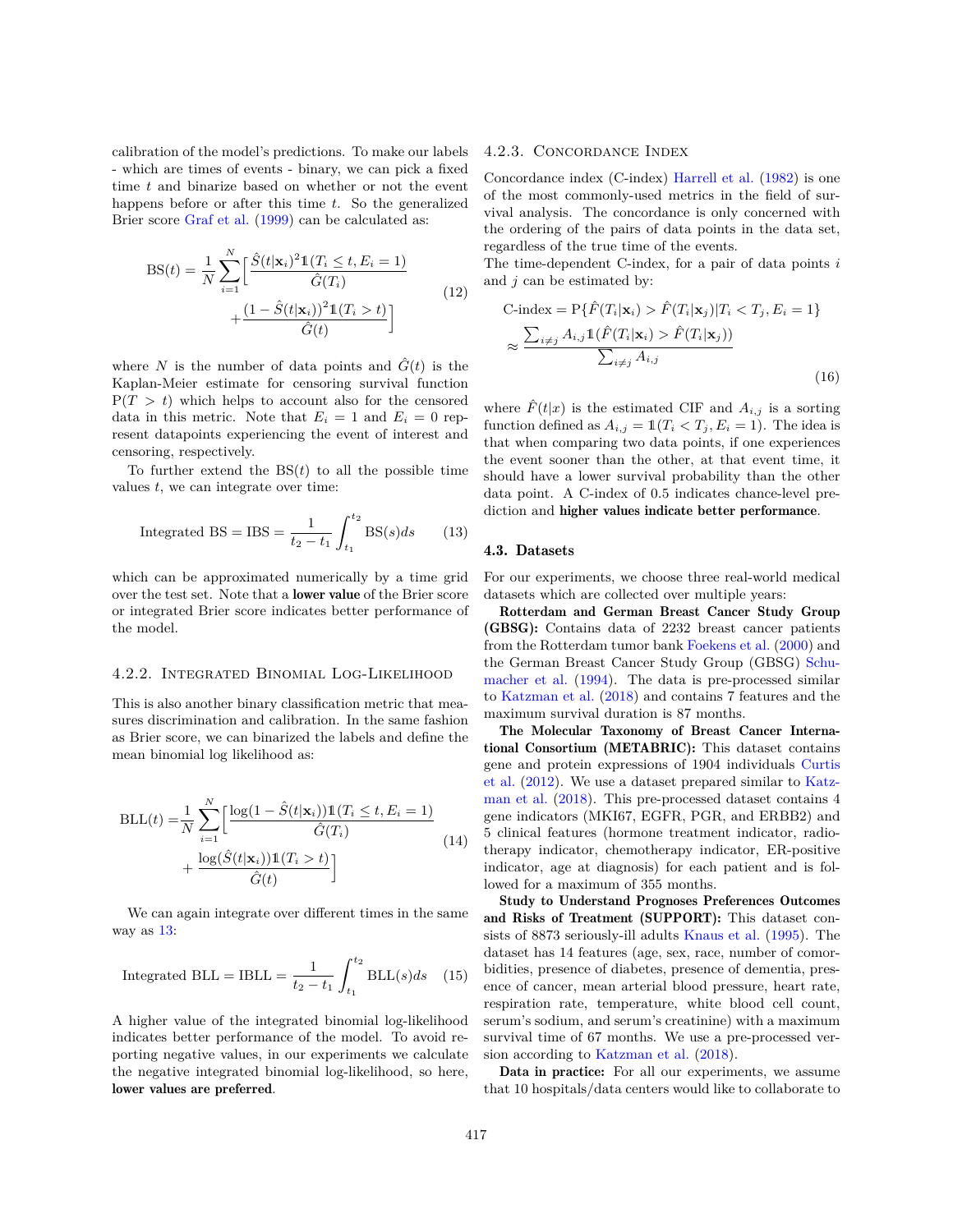train a model. This is a reasonable estimate of the number of health centers that would like to study a specific disease, as seen e.g. in [Tomczak et al.](#page-12-13) [\(2015\)](#page-12-13); [Murphy](#page-12-14) [et al.](#page-12-14) [\(2000\)](#page-12-14); [Linge et al.](#page-12-15) [\(2016\)](#page-12-15). Furthermore, in practice, each hospital would have access to only a few hun-dred data (e.g. [Mohan et al.,](#page-12-16) [1996;](#page-12-16) Györffy et al., [2010;](#page-11-14) [Chi et al.,](#page-10-13) [2007\)](#page-10-13). In Table [1,](#page-8-0) we show for each dataset how many patients were censorded, and given that the data is split between 10 hospital, how many patients each hospital would have.

#### <span id="page-7-2"></span>4.4. Setup

In this section, we give an overview of the technical details of our experiments in both centralized and federated setting. As mentioned in Section [4.1,](#page-5-0) the output of all the models except DeepHit are continuous. For this reason we define time-bins with duration of  $\sim 12$  months for all of our datasets when deploying DeepHit. We use pycox package  $^2$  $^2$  to construct all our models.

Centralized: To have a baseline to compare the effect of federation of the models, we first need to study their performance in a centralized setting. Datasets are randomly split into 80% training and 20% test data. To account for the effect of this random splitting, we run each experiment 5 times and report the average value and standard deviation. For all our experiments, the structure of all models are in the form of [input*,* 32*,* 32*,* output] fully-connected nodes. We use ADAMOPTIMIZER with a learning rate of 10<sup>−</sup><sup>4</sup> to train these models and use an early stopping criterion to achieve the best performance.

Federated: For all of the federated experiments, we again randomly split the data into 80% training and 20% test set. The training set is then randomly split into  $N =$ 10 equal-sized parts to be assigned to each client. Here, we also run the experiments 5 times with different random splittings and report the average performance and the standard deviation.

The same neural network structure and optimizer as the centralized setting is used by clients. At each round of communication, the selected clients train their model for 50 local epochs. The training is done for a total of  $T_{cl} = 50$  communication rounds.

We start our experiments in a centralized settings. In the second stage, we study the effect of standard federation (StdFed, Algorithm. [2](#page-13-3) in Appendix A) with no privacy protocol, on the performance of the model. We then apply client-level differential privacy (DPFed, Algorithm. [3](#page-13-4) in Appendix A) to this federated scheme. Finally, we utilize our post-processing solution (DPFed-post, Algorithm. [1\)](#page-4-0) on top of the client-level DP federated learning pipeline.

Centralized to StdFed: The first step of our experiments is to study the effect of federation of deep sur-

vival models over 10 hospitals. To pick a suitable client sampling probability  $C$ , we ran our experiments for  $C =$ {0*.*1*,* 0*.*2*,* 0*.*3*,* 0*.*4*,* 0*.*5*,* 0*.*6*,* 0*.*7*,* 0*.*8*,* 0*.*9*,* 1*.*0} and chose the lowest value that results in a comparable performance of the federated model after 50 rounds and the centralized setting. We pick the lowest acceptable *C* since later when DP is applied, the lower value of client sampling probability would lead to better privacy guarantees.

StdFed to DPFed: Many hyper-parameters play a role when applying DP on federated learning algorithm. The parameter update clipping threshold *S*, the Gaussian noise multiplier  $\sigma$ , the client sampling probability *C*, total number of communication rounds  $T_{cl}$ , and  $\delta$  effect the performance of the model as well as the calculated privacy budget  $\epsilon$  (see Theorem. [4](#page-5-1) and Algorithm [1\)](#page-4-0).

The parameter  $\delta$  is usually set to the inverse of the size of the population that the privacy mechanism is applied on, here 10 clients. However,  $\delta = 10^{-1}$ , which represents the probability of DP being broken, is too large for any tight theoretical guarantee. Therefore, we set  $\delta = 10^{-3}$ for all our calculations.

We also fix the number of communication rounds to  $T_{cl}$  = 50 since in the case of StdFed this seems to be enough for all the models and datasets to achieve comparable performance to the centralized setting.

When choosing the client sampling probability *C*, we face a privacy/utility trade-off: The higher the sampling probability, the better the utility of the final model and the higher the value of the privacy budget  $\epsilon$ . We choose  $C = 0.5$  as it is the lowest value that results in comparable utility between the StdFed and centralized models.

The sensitivity *S* is chosen during the initialization period in collaboration with all the participants. We pick the median value of the clients updates as our clipping threshold *S*.

The noise multiplier  $\sigma$  has a significant impact on the performance of the models as well the calculated privacy budget  $\epsilon$  and there is a trade-off between these two: the tighter the privacy guarantee, the worse the utility of the model. Hence we are looking for a reasonable operation point where there is a balance between the value of  $\epsilon$  and utility. We pick two different values of  $\sigma = 2, 3$  which result in  $\epsilon = 5.4, 8.9$ , respectively <sup>[3](#page-7-1)</sup>.

DPFed to DPFed-post: When applying the postprocessing step on the client-level DP (DPFed-post Algorithm [1\)](#page-4-0), the value of parameter *P* also needs to be fixed. This parameter represents the clipping threshold for the average update vector. To find a suitable *P* value, we examined  $P = \{1S, 2S, 3S, 4S, 5S\}$  where *S* is the parameter update clipping threshold from the previous step. A choice of 2*S* or 3*S* gave consistent improvement across all investigated models and datsets.

<span id="page-7-0"></span><sup>2.</sup> <https://github.com/havakv/pycox>

<span id="page-7-1"></span><sup>3.</sup> Given a fixed value of  $\delta$ ,  $\varepsilon$  is computed numerically as in [Abadi et al.](#page-10-9) [\(2016\)](#page-10-9); [Mironov et al.](#page-12-11) [\(2019\)](#page-12-11). (see Section [4](#page-5-1) for more details.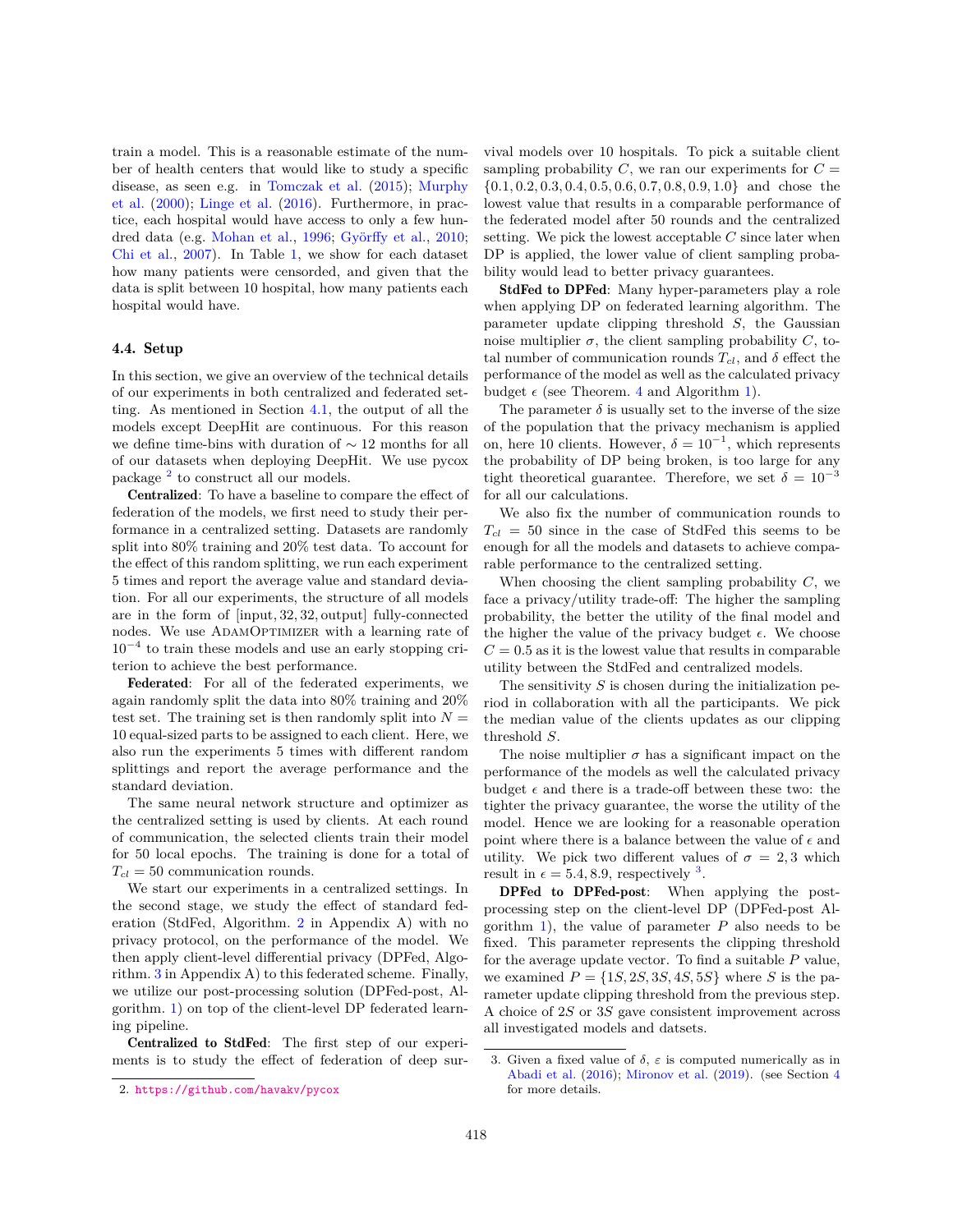Table 1: Details of each Datasets

<span id="page-8-0"></span>

| $\mathop{\text{Dataset}}$ | $#$ features | $\#$ uncensored | $\#\text{censored}$ | $#$ hospitals | $\#$ training data/hospital |
|---------------------------|--------------|-----------------|---------------------|---------------|-----------------------------|
| <b>GBSG</b>               |              | 1272(57%)       | 960(43%)            |               | 178                         |
| METABRIC                  |              | 1103(58%)       | $801(42\%)$         |               | 152                         |
| <b>SUPPORT</b>            | 14           | 6034(68%)       | 2839(32%)           |               | 709                         |

<span id="page-8-1"></span>Non-Private  $(\epsilon = 5.4, \delta = 10^{-3})$  $(\epsilon = 8.9, \delta = 10^{-3})$ Metric Model Centralized StdFed DPFed DPFed<sub>post</sub> DPFed DPFed<sub>post</sub><br>DeepHit  $0.66 \pm 0.02$   $0.67 \pm 0.02$   $0.47 \pm 0.03$   $0.56 \pm 0.04$   $0.54 \pm 0.03$   $0.59 \pm 0.03$ DeepHit 0*.*66 ± 0*.*02 0*.*67 ± 0*.*02 0*.*47 ± 0*.*03 **0***.***56 ± 0***.***04** 0*.*54 ± 0*.*03 **0***.***59 ± 0***.***03** C-index  $\begin{array}{|c|c|c|c|c|c|c|c|} \hline \text{CoxPH} & \text{OxPH} & 0.66 \pm 0.01 & 0.67 \pm 0.03 & 0.45 \pm 0.70 & \textbf{0.62} \pm 0.02 & 0.47 \pm 0.05 & \textbf{0.64} \pm \textbf{0.03} \ \hline \uparrow & \text{CoxCC} & 0.63 \pm 0.02 & 0.68 \pm 0.01 & 0.58 \pm 0.05 & \textbf{0.61} \pm \textbf{0.02} & 0.62$  $\uparrow$   $\qquad$   $\qquad$   $\qquad$   $\qquad$   $\qquad$   $\qquad$   $\qquad$   $\qquad$   $\qquad$   $\qquad$   $\qquad$   $\qquad$   $\qquad$   $\qquad$   $\qquad$   $\qquad$   $\qquad$   $\qquad$   $\qquad$   $\qquad$   $\qquad$   $\qquad$   $\qquad$   $\qquad$   $\qquad$   $\qquad$   $\qquad$   $\qquad$   $\qquad$   $\qquad$   $\qquad$   $\qquad$   $\qquad$   $\qquad$   $\qquad$   $\qquad$ CoxTime 0*.*64 ± 0*.*01 0*.*67 ± 0*.*01 0*.*57 ± 0*.*07 **0***.***62 ± 0***.***02** 0*.*61 ± 0*.*03 **0***.***63 ± 0***.***02** DeepHit 0*.*18 ± 0*.*01 0*.*21 ± 0*.*01 0*.*29 ± 0*.*05 **0***.***20 ± 0***.***01** 0*.*21 ± 0*.*01 **0***.***19 ± 0***.***01**  $\begin{array}{c|cccccc}\n\text{IBS} & \text{CoxPH} & 0.18 \pm 0.01 & 0.18 \pm 0.01 & 0.36 \pm 0.08 & \textbf{0.20} \pm 0.01 & 0.29 \pm 0.08 & \textbf{0.19} \pm 0.01 \\
\downarrow & \text{CoxCC} & 0.19 \pm 0.01 & 0.18 \pm 0.01 & 0.30 \pm 0.06 & \textbf{0.19} \pm \textbf{0.01} & 0.20 \pm 0.01 & \textbf{0.18} \pm \textbf{0.01}\n\end$  $\downarrow$   $\qquad \qquad$  CoxCC  $\qquad$  0.19  $\pm$  0.01 0.18  $\pm$  0.01  $\qquad$  0.30  $\pm$  0.06 0.19  $\pm$  0.01 CoxTime 0*.*18 ± 0*.*01 0*.*18 ± 0*.*01 0*.*26 ± 0*.*05 **0***.***19 ± 0***.***01** 0*.*20 ± 0*.*01 **0***.***19 ± 0***.***01** DeepHit  $0.54 \pm 0.01$   $0.62 \pm 0.03$   $1.73 \pm 0.80$   $0.57 \pm 0.01$   $0.63 \pm 0.06$   $0.56 \pm 0.01$ NIBLL  $\left[\begin{array}{cc} \text{CoxPH} & 0.53 \pm 0.01 & 0.53 \pm 0.01 \end{array} \right]$  1.70  $\pm$  0.90 0.56  $\pm$  0.02 1.51  $\pm$  0.90 0.55  $\pm$  0.03

 $\downarrow$   $\qquad$   $\qquad$   $\qquad$   $\qquad$   $\qquad$   $\qquad$   $\qquad$   $\qquad$   $\qquad$   $\qquad$   $\qquad$   $\qquad$   $\qquad$   $\qquad$   $\qquad$   $\qquad$   $\qquad$   $\qquad$   $\qquad$   $\qquad$   $\qquad$   $\qquad$   $\qquad$   $\qquad$   $\qquad$  CoxTime 0*.*54 ± 0*.*01 0*.*52 ± 0*.*01 0*.*87 ± 0*.*22 **0***.***56 ± 0***.***02** 0*.*57 ± 0*.*01 **0***.***55 ± 0***.***01**

Table 2: GBSG dataset

#### <span id="page-8-3"></span>4.5. Observations

The results per dataset are shown in Tables [.2](#page-8-1) (and [.4,](#page-14-1) [.5](#page-14-2) in Appendix B). The Non-Private column contains the results for centralized setting and federated training of the model using the standard FedAvg Algorithm. [2.](#page-13-3) The two other columns each compare the results when regular differentially-private federated learning is used to when our post-processing technique is applied, for each privacy regime. The standard deviations are reported over 5 random splits of the data as explained in Section. [4.4.](#page-7-2) The arrows next to metrics indicate if a lower or a higher value is desired.

The first observation is that the average performance of standard federated training of these survival models is always at a comparable level to the centralized setting. This is an important finding, showing that with federation of small datasets, over only 50 rounds of communication, acceptable utilities can be achieved.

Investigating the effect of post-processing technique: to be able to assess how well our proposed technique works, for each privacy regime we compare the performance of DPFed-post with DPFed. The bold numbers in the tables indicate a better relative utility for our method. We observe that for most of the models and metrics and datasets our technique results in an improved performance. In particular for GBSG dataset, we always see an improvement. From Table. [1](#page-8-0) we see that GBSG has the second most number of data points and the least number of features. So this finding might be related to the fact that it is easier for models to converge for this dataset and

post-processing always helps in leading the gradient in the right direction.

To be able to measure the change in performance quantitatively, we define

<span id="page-8-2"></span>
$$
\Delta_{A \to B} = \pm \frac{\left[\text{metric}(B) - \text{metric}(A)\right]}{\text{metric}(A)} \tag{17}
$$

which measures the improvement of strategy *B* w.r.t strategy *A*. For IBS and NIBLL a negative value of [metric(*B*)−metric(*A*)] and for C-index a positive value of this parameter shows improvement. So we also multiply by −1 when calculating for IBS and NIBLL.

The average values of  $\Delta_{\text{DPFed}\rightarrow\text{DPFed-post}}$  for each  $\epsilon$ value are shown in Table. [3.](#page-10-14) We calculate  $\Delta$  according to Equation. [17](#page-8-2) for each dataset and metric and model and report the average over all of them. For both values of privacy budget, we observe an average improvement of performance when the post-processing step is applied: for  $\epsilon = 5.4$  post-processing results in 17% improvement and for  $\epsilon = 8.9$  the average performance is improved by 12%. Post-processing helps more for the case of  $\epsilon = 5.4$  and this is expected since at lower  $\epsilon$  values more DP noise is applied to the model and the convergence of the model with no regularization of the learning rate (via post-processing) becomes difficult and the final model shows noisy behavior.

To study the effect of post-processing on reducing the standard deviations, we calculate the average relative standard deviation  $rstd = (std/mean)$  across all datasets and models and all metrics. The change of this value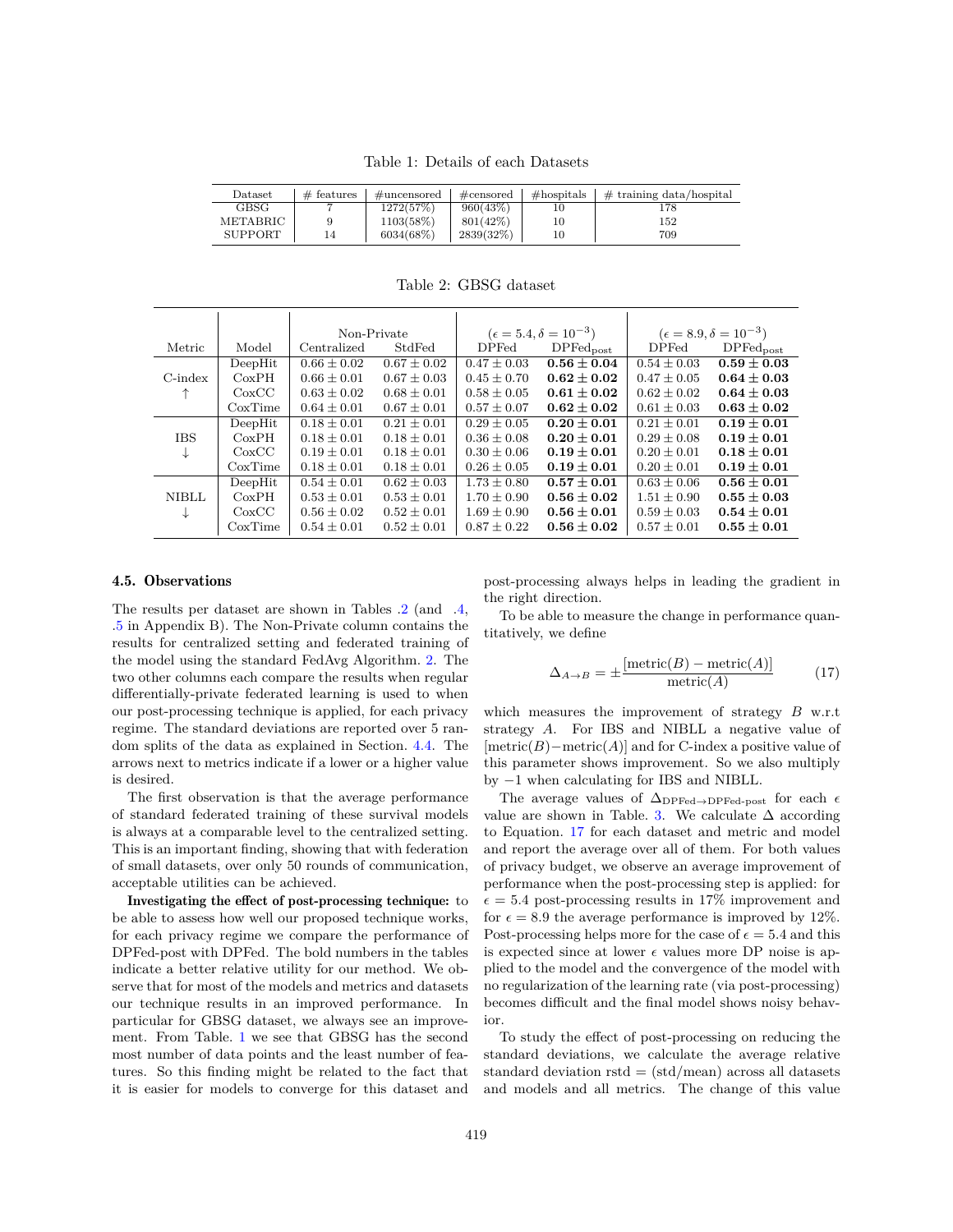from DPFed to DPFed-post is shown in the second row of Table. [3.](#page-10-14) For both values of  $\epsilon$ , post-processing helps to reduce the average relative standard deviation. We observe that  $\text{rstd}_{\text{Avg}}$  for DPFed is much larger for  $\epsilon = 5.4$ compared to  $\epsilon = 8.9$ . This is expected since, the noise added to the model is larger in the case of  $\epsilon = 5.4$  and this results in the final model showing different behaviors after each round of running the experiments. Interestingly, rstd<sub>Avg</sub> retains a value of 0.05 for both  $\epsilon$  regimes. This indicates that our method is successful in suppressing large deviations of the model even for higher noise values.

## 5. Related Work

Cox proportional hazards model [Cox](#page-10-8) [\(1972\)](#page-10-8) is one of the earliest and most powerful models for survival analysis. However, it makes very restrictive assumptions on the the data, such as linear dependence of the covariates and proportionality of the hazard rate over time. There has been some suggested modifications to this formulations, such as time-dependent variables [Andersen and Gill](#page-10-15) [\(1982\)](#page-10-15); [Fisher and Lin](#page-10-16) [\(1999\)](#page-10-16) or assuming a Wiener process [Lee](#page-11-15) [and Whitmore](#page-11-15) [\(2010\)](#page-11-15).

[Faraggi and Simon](#page-10-17) [\(1995\)](#page-10-17) were the first to use simple perceptron model for Cox regression. In 2018 [Katzman](#page-11-9) [et al.](#page-11-9) [\(2018\)](#page-11-9) proposed DeepSurv, a deep neural network for Cox regression, and showed that their model outperforms a simple Cox proportional hazards model. [Kvamme](#page-11-8) [et al.](#page-11-8) [\(2019\)](#page-11-8) proposed CoxTime, a modification of Deep-Surv, with no proportionality assumption on the data. In a slightly different direction, [Lee et al.](#page-11-10) [\(2018a\)](#page-11-10) used a deep neural network with no assumption on the data to learn the survival functions.

Due to the high sensitivity of the medical data which are used for the survival analysis, hospitals are often reluctant to share and centralize them. Fortunately, Federated Learning allows different clients to train collaboratively a common model without sharing their data. Federated learning first proposed by Google [McMahan](#page-12-4) [et al.](#page-12-4)  $(2017)$ ; Konečn $\dot{y}$  et al.  $(2016)$  has recently become very popular as a method of distributed training of machine learning models. It has been used for mobile keyboard prediction [Hard et al.](#page-11-17) [\(2018\)](#page-11-17); [Lim et al.](#page-12-17) [\(2020\)](#page-12-17), financial fraud detection [Suzumura et al.](#page-12-18) [\(2019\)](#page-12-18); [Yang](#page-12-19) [et al.](#page-12-19) [\(2019\)](#page-12-19) and in healthcare for, e.g. patient similarity learning [Lee et al.](#page-11-18) [\(2018b\)](#page-11-18) and patient representation learning [Liu et al.](#page-12-20) [\(2019\)](#page-12-20); [Kim et al.](#page-11-19) [\(2017\)](#page-11-19).

Although, Federated Learning is more privacypreserving compared to its centralized counterpart, different attacks show that the adversary can still infer sensitive information by only using the model's parameters/updates. Indeed, [Nasr et al.](#page-12-5) [\(2019\)](#page-12-5); [Melis et al.](#page-12-6) [\(2019\)](#page-12-6) define a membership attack that allows to infer if a particular sample is included in the dataset of a specific client. Similarly, [Melis et al.](#page-12-6) [\(2019\)](#page-12-6) define an attack which aims at inferring if a group of people with a specific property, like for example skin color or ethnicity, is included in the dataset of a particular participating entity. Finally, the strongest attack is called reconstruction attack [Zhu et al.](#page-13-0) [\(2019\)](#page-13-0); [Zhao et al.](#page-13-1) [\(2020\)](#page-13-1); [Geiping et al.](#page-10-5) [\(2020\)](#page-10-5) presented some attacks that allow an adversary to reconstruct some training data samples of some entities. A solution to prevent these attacks and provide theoretical guarantees in to use a privacy model called Differential Privacy [\(Dwork and Roth,](#page-10-6) [2014\)](#page-10-6).

[Kerkouche et al.](#page-11-3) [\(2021c\)](#page-11-3) uses record-level differential privacy to protect the federated training of medical data. In [Kerkouche et al.](#page-11-7) [\(2021b,](#page-11-7)[a\)](#page-11-6) client-level differential privacy has been used to protect medical data of each hospital in a federated setting. In their work, they are concerned with a binary classifier that predicts if a patient would die. They address the problem of instability of training after adding noise by reducing the sensitivity *S* and increasing the value-to-noise levels, either by using Compressive Sensing [Kerkouche et al.](#page-11-6) [\(2021a\)](#page-11-6) or by constraining the model [Kerkouche et al.](#page-11-7) [\(2021b\)](#page-11-7).

As far as we know, our work is the first which investigates the utility-privacy tradeoff introduced by DP under such challenging but realistic settings for the privacy analysis. Indeed, we consider a scenario with a total of only 10 hospitals and where half of them participate at each round. This means that our sampling probability C is set to 0.5 and the additive noise required by DP is also very large.

# 6. Conclusion

In this work, we tackle the challenge of using small datasets to train a differentially-private model in a federated setting. This becomes relevant when the collection of data is time-consuming and expensive, and only a few specialized data holders are interested in training a model. We propose adding a post-processing step to the popular client-level differentially private federated learning scheme. Our results indicate that this technique which we refer to as DPFed-post - consistently improves the performances of the models and reduces the disparity in its behavior.

# Institutional Review Board (IRB)

This research is based on publicly available datasets and does not require IRB approval.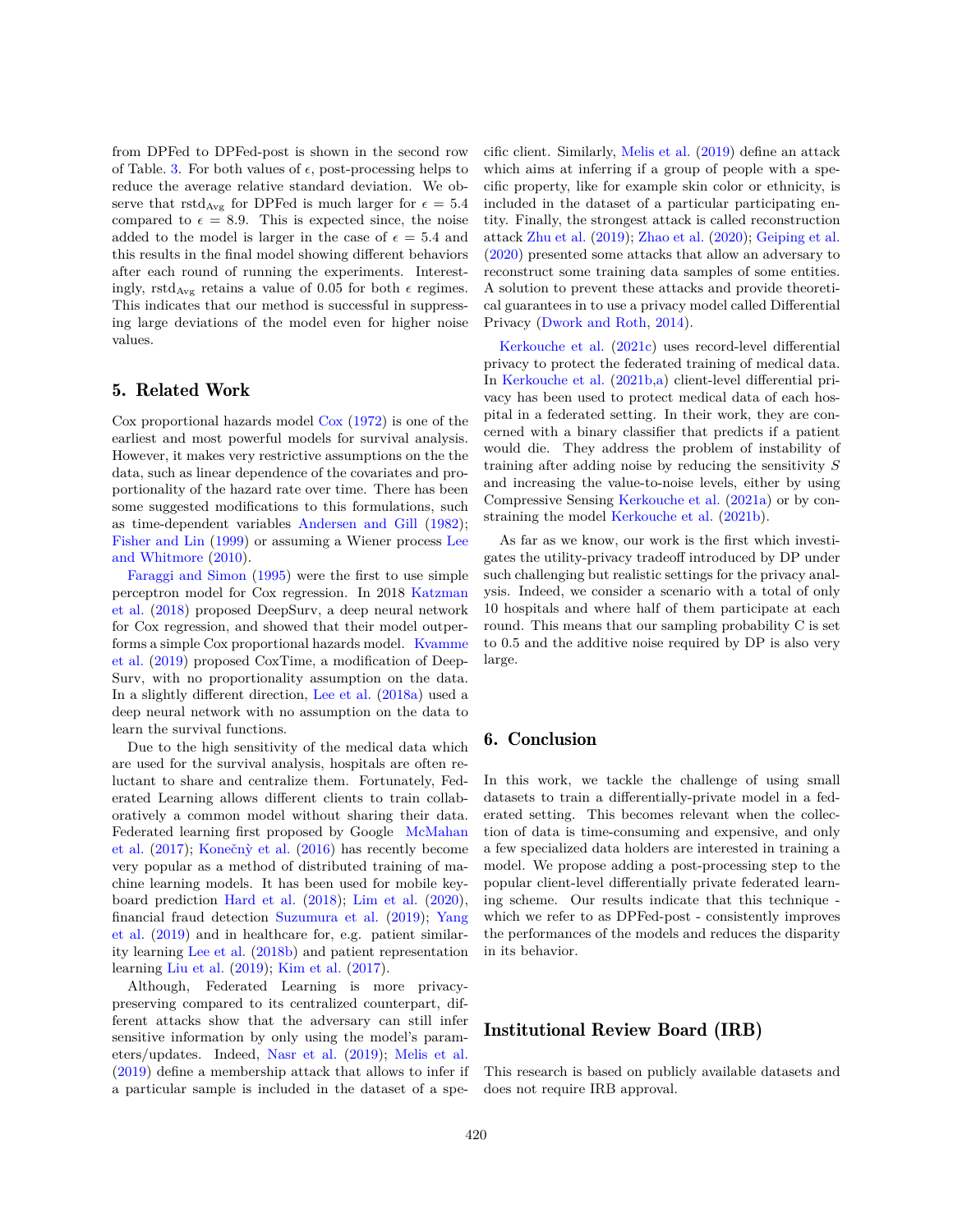<span id="page-10-14"></span>Table 3: Quantitative comparison of the performance of DPFed and DPFed-post. The values are averaged over all datasets and all metrics and all models.

|                    | $(\epsilon = 5.4, \delta = 10^{-3})$ | $(\epsilon = 8.9, \delta = 10^{-3})$  |  |  |
|--------------------|--------------------------------------|---------------------------------------|--|--|
|                    | $DPFed \rightarrow DPFed-post$       | $DPFed \rightarrow DPFed\text{-}post$ |  |  |
| $\Delta_{\rm Avg}$ | 0.17                                 | 0.12                                  |  |  |
| $rstd_{Avg}$       | $0.19 \rightarrow 0.05$              | $0.07 \rightarrow 0.05$               |  |  |

## 7. Acknowledgments

This work is partially funded by the Helmholtz Association within the project "Trustworthy Federated Data Analytics" (TFDA) (funding number ZT-I-OO1 4).

## References

- <span id="page-10-9"></span>Martin Abadi, Andy Chu, Ian Goodfellow, H. Brendan McMahan, Ilya Mironov, Kunal Talwar, and Li Zhang. Deep learning with differential privacy. In *ACM CCS*, 2016.
- <span id="page-10-15"></span>Per Kragh Andersen and Richard D Gill. Cox's regression model for counting processes: a large sample study. *The annals of statistics*, pages 1100–1120, 1982.
- <span id="page-10-10"></span>Sean Augenstein, H Brendan McMahan, Daniel Ramage, Swaroop Ramaswamy, Peter Kairouz, Mingqing Chen, Rajiv Mathews, et al. Generative models for effective ml on private, decentralized datasets. *arXiv preprint arXiv:1911.06679*, 2019.
- <span id="page-10-3"></span>Bart Baesens, Tony Van Gestel, Maria Stepanova, Dirk Van den Poel, and Jan Vanthienen. Neural network survival analysis for personal loan data. *Journal of the Operational Research Society*, 56(9):1089–1098, 2005.
- <span id="page-10-2"></span>Hermann Brenner. Long-term survival rates of cancer patients achieved by the end of the 20th century: a period analysis. *The Lancet*, 360(9340):1131–1135, 2002.
- <span id="page-10-0"></span>Liberato Camilleri. History of survival analysis, 2019. URL [https://www.um.edu.mt/library/oar/handle/](https://www.um.edu.mt/library/oar/handle/123456789/55748) [123456789/55748](https://www.um.edu.mt/library/oar/handle/123456789/55748).
- <span id="page-10-13"></span>Chih-Lin Chi, W Nick Street, and William H Wolberg. Application of artificial neural network-based survival analysis on two breast cancer datasets. In *AMIA Annual Symposium Proceedings*, volume 2007, page 130. American Medical Informatics Association, 2007.
- <span id="page-10-8"></span>David R Cox. Regression models and life-tables. *Journal of the Royal Statistical Society: Series B (Methodological)*, 34(2):187–202, 1972.
- <span id="page-10-12"></span>Christina Curtis, Sohrab P Shah, Suet-Feung Chin, Gulisa Turashvili, Oscar M Rueda, Mark J Dunning, Doug Speed, Andy G Lynch, Shamith Samarajiwa, Yinyin Yuan, et al. The genomic and transcriptomic architecture of 2,000 breast tumours reveals novel subgroups. *Nature*, 486(7403):346–352, 2012.
- <span id="page-10-4"></span>Lore Dirick, Gerda Claeskens, and Bart Baesens. Time to default in credit scoring using survival analysis: a benchmark study. *Journal of the Operational Research Society*, 68(6):652–665, 2017.
- <span id="page-10-6"></span>Cynthia Dwork and Aaron Roth. The Algorithmic Foundations of Differential Privacy. *Foundations and Trends in Theoretical Computer Science*, 9(3–4), 2014.
- <span id="page-10-17"></span>David Faraggi and Richard Simon. A neural network model for survival data. *Statistics in medicine*, 14(1): 73–82, 1995.
- <span id="page-10-16"></span>Lloyd D Fisher and Danyu Y Lin. Time-dependent covariates in the cox proportional-hazards regression model. *Annual review of public health*, 20(1):145–157, 1999.
- <span id="page-10-11"></span>John A Foekens, Harry A Peters, Maxime P Look, Henk Portengen, Manfred Schmitt, Michael D Kramer, Nils Brünner, Fritz Jänicke, Marion E Meijer-van Gelder, Sonja C Henzen-Logmans, et al. The urokinase system of plasminogen activation and prognosis in 2780 breast cancer patients. *Cancer research*, 60(3):636–643, 2000.
- <span id="page-10-5"></span>Jonas Geiping, Hartmut Bauermeister, Hannah Dröge, and Michael Moeller. Inverting gradients-how easy is it to break privacy in federated learning? *Advances in Neural Information Processing Systems*, 33:16937– 16947, 2020.
- <span id="page-10-7"></span>Robin C Geyer, Tassilo Klein, and Moin Nabi. Differentially private federated learning: A client level perspective. *arXiv preprint arXiv:1712.07557*, 2017.
- <span id="page-10-1"></span>ARRPA Goldhirsch, Richard D Gelber, R John Simes, Paul Glasziou, and Alan S Coates. Costs and benefits of adjuvant therapy in breast cancer: a quality-adjusted survival analysis. *Journal of Clinical Oncology*, 7(1): 36–44, 1989.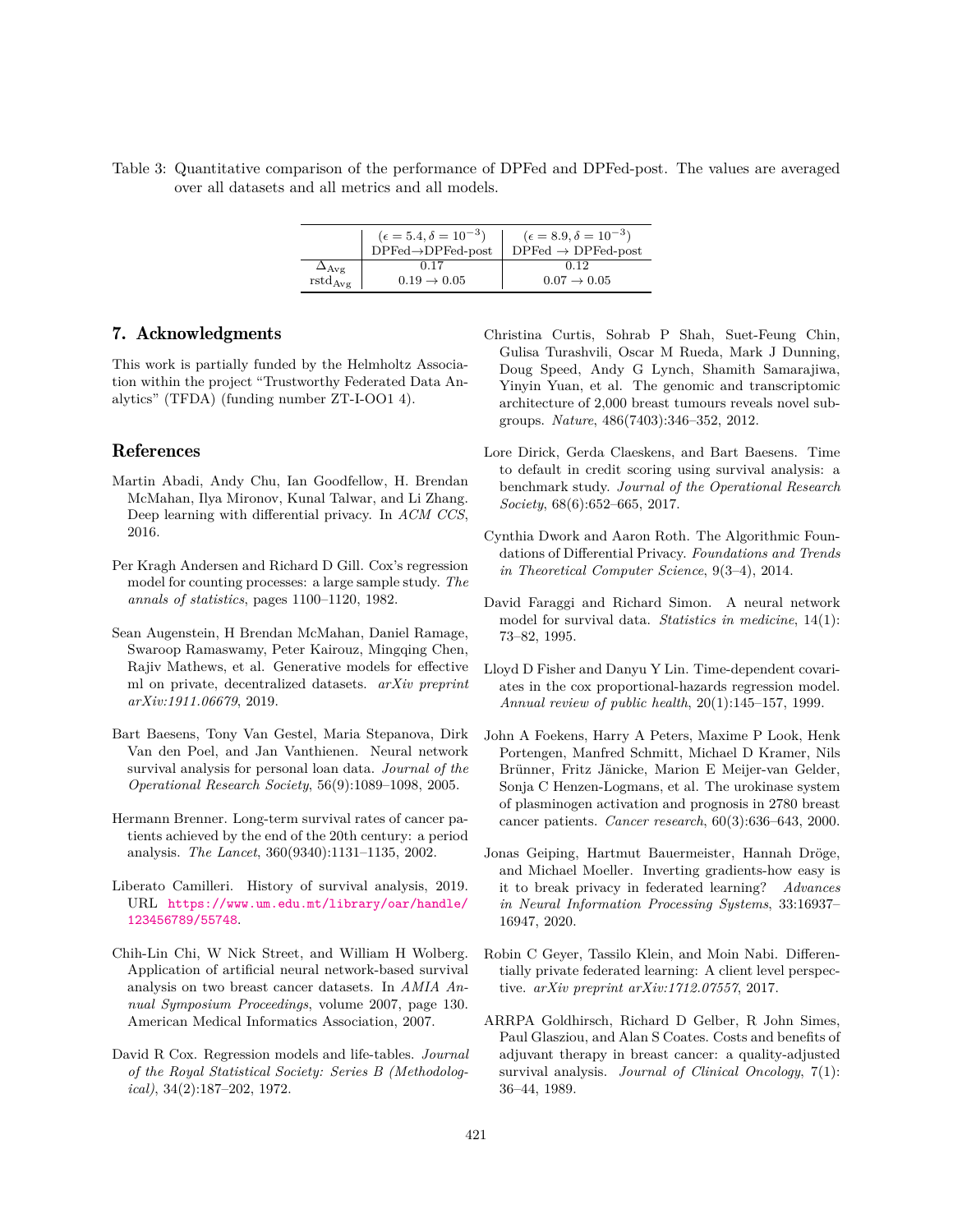- <span id="page-11-11"></span>Erika Graf, Claudia Schmoor, Willi Sauerbrei, and Martin Schumacher. Assessment and comparison of prognostic classification schemes for survival data. *Statistics in medicine*, 18(17-18):2529–2545, 1999.
- <span id="page-11-14"></span>Balazs Györffy, Andras Lanczky, Aron C Eklund, Carsten Denkert, Jan Budczies, Qiyuan Li, and Zoltan Szallasi. An online survival analysis tool to rapidly assess the effect of 22,277 genes on breast cancer prognosis using microarray data of 1,809 patients. *Breast cancer research and treatment*, 123(3):725–731, 2010.
- <span id="page-11-2"></span>Daniel Herbert Hanson. *Artificial neural network based survival analysis for hydro-mechanical systems*. The University of Iowa, 2004.
- <span id="page-11-17"></span>Andrew Hard, Kanishka Rao, Rajiv Mathews, Swaroop Ramaswamy, Françoise Beaufays, Sean Augenstein, Hubert Eichner, Chloé Kiddon, and Daniel Ramage. Federated learning for mobile keyboard prediction. *arXiv preprint arXiv:1811.03604*, 2018.
- <span id="page-11-12"></span>Frank E Harrell, Robert M Califf, David B Pryor, Kerry L Lee, and Robert A Rosati. Evaluating the yield of medical tests. *Jama*, 247(18):2543–2546, 1982.
- <span id="page-11-5"></span>Peter Kairouz, H Brendan McMahan, Brendan Avent, Aurélien Bellet, Mehdi Bennis, Arjun Nitin Bhagoji, Kallista Bonawitz, Zachary Charles, Graham Cormode, Rachel Cummings, et al. Advances and open problems in federated learning. *arXiv preprint arXiv:1912.04977*, 2019.
- <span id="page-11-9"></span>Jared L Katzman, Uri Shaham, Alexander Cloninger, Jonathan Bates, Tingting Jiang, and Yuval Kluger. Deepsurv: personalized treatment recommender system using a cox proportional hazards deep neural network. *BMC medical research methodology*, 18(1):1–12, 2018.
- <span id="page-11-6"></span>Raouf Kerkouche, Gergely Acs, Claude Castelluccia, and ´ Pierre Genevès. Compression boosts differentially private federated learning. In *2021 IEEE European Symposium on Security and Privacy (EuroS&P)*, pages 304–318. IEEE, 2021a.
- <span id="page-11-7"></span>Raouf Kerkouche, Gergely Acs, Claude Castelluccia, and ´ Pierre Genevès. Constrained differentially private federated learning for low-bandwidth devices. In *Uncertainty in Artificial Intelligence*, pages 1756–1765. PMLR, 2021b.
- <span id="page-11-3"></span>Raouf Kerkouche, Gergely Acs, Claude Castelluccia, and Pierre Genevès. Privacy-preserving and bandwidthefficient federated learning: an application to inhospital mortality prediction. In *Proceedings of the Conference on Health, Inference, and Learning*, pages 25–35, 2021c.
- <span id="page-11-4"></span>Jack Kiefer and Jacob Wolfowitz. Stochastic estimation of the maximum of a regression function. *The Annals of Mathematical Statistics*, pages 462–466, 1952.
- <span id="page-11-19"></span>Yejin Kim, Jimeng Sun, Hwanjo Yu, and Xiaoqian Jiang. Federated tensor factorization for computational phenotyping. In *Proceedings of the 23rd ACM SIGKDD International Conference on Knowledge Discovery and Data Mining*, pages 887–895, 2017.
- <span id="page-11-13"></span>William A Knaus, Frank E Harrell, Joanne Lynn, Lee Goldman, Russell S Phillips, Alfred F Connors, Neal V Dawson, William J Fulkerson, Robert M Califf, Norman Desbiens, et al. The support prognostic model: Objective estimates of survival for seriously ill hospitalized adults. *Annals of internal medicine*, 122(3): 191–203, 1995.
- <span id="page-11-16"></span>Jakub Konečnỳ, H Brendan McMahan, Felix X Yu, Peter Richtárik, Ananda Theertha Suresh, and Dave Bacon. Federated learning: Strategies for improving communication efficiency. *arXiv preprint arXiv:1610.05492*, 2016.
- <span id="page-11-8"></span>Håvard Kvamme, Ørnulf Borgan, and Ida Scheel. Timeto-event prediction with neural networks and cox regression. *arXiv preprint arXiv:1907.00825*, 2019.
- <span id="page-11-0"></span>Erkki K Laitinen. Survival analysis and financial distress prediction: Finnish evidence. *Review of Accounting and Finance*, 2005.
- <span id="page-11-10"></span>Changhee Lee, William Zame, Jinsung Yoon, and Mihaela van der Schaar. Deephit: A deep learning approach to survival analysis with competing risks. In *Proceedings of the AAAI Conference on Artificial Intelligence*, volume 32, 2018a.
- <span id="page-11-1"></span>Eunjo Lee, Yoonjae Jang, Du-Mim Yoon, Jihoon Jeon, Seong-il Yang, Sang-Kwang Lee, Dae-Wook Kim, Pei Pei Chen, Anna Guitart, Paul Bertens, Africa ´ Periáñez, Fabian Hadiji, Marc Müller, Youngjun Joo, Jiyeon Lee, Inchon Hwang, and Kyung-Joong Kim. Game data mining competition on churn prediction and survival analysis using commercial game log data. *IEEE Transactions on Games*, 11(3):215–226, 2019. doi: 10.1109/TG.2018.2888863.
- <span id="page-11-18"></span>Junghye Lee, Jimeng Sun, Fei Wang, Shuang Wang, Chi-Hyuck Jun, and Xiaoqian Jiang. Privacy-preserving patient similarity learning in a federated environment: development and analysis. *JMIR medical informatics*, 6(2):e20, 2018b.
- <span id="page-11-15"></span>Mei-Ling Ting Lee and GA Whitmore. Proportional hazards and threshold regression: their theoretical and practical connections. *Lifetime data analysis*, 16(2): 196–214, 2010.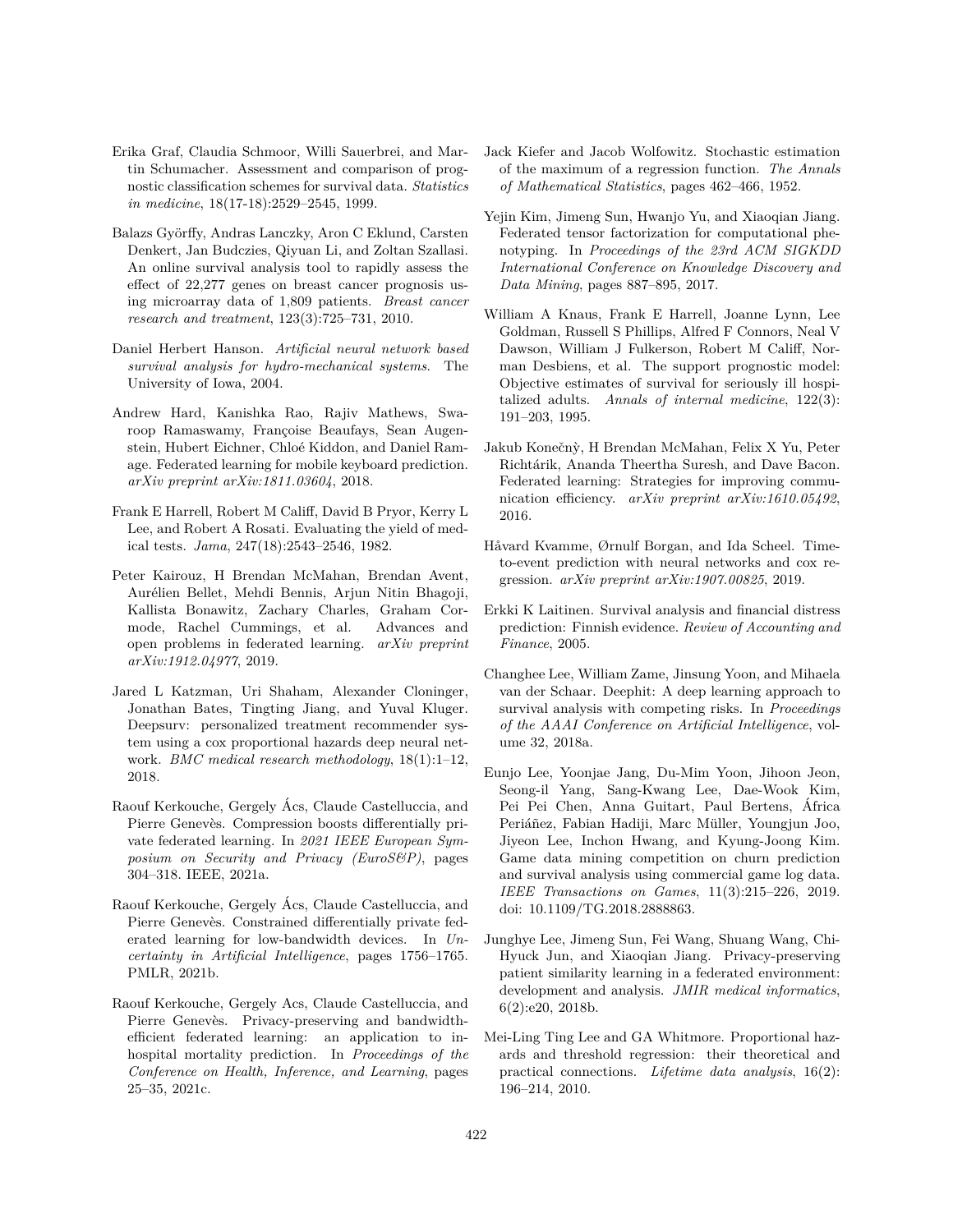- <span id="page-12-17"></span>Wei Yang Bryan Lim, Nguyen Cong Luong, Dinh Thai Hoang, Yutao Jiao, Ying-Chang Liang, Qiang Yang, Dusit Niyato, and Chunyan Miao. Federated learning in mobile edge networks: A comprehensive survey. *IEEE Communications Surveys & Tutorials*, 22 (3):2031–2063, 2020.
- <span id="page-12-15"></span>Annett Linge, Fabian Lohaus, Steffen Löck, Alexander Nowak, Volker Gudziol, Chiara Valentini, Cläre von Neubeck, Martin Jütz, Inge Tinhofer, Volker Budach, et al. Hpv status, cancer stem cell marker expression, hypoxia gene signatures and tumour volume identify good prognosis subgroups in patients with hnscc after primary radiochemotherapy: A multicentre retrospective study of the german cancer consortium radiation oncology group (dktk-rog). *Radiotherapy and Oncology*, 121(3):364–373, 2016.
- <span id="page-12-20"></span>Dianbo Liu, Dmitriy Dligach, and Timothy Miller. Twostage federated phenotyping and patient representation learning. In *Proceedings of the conference. Association for Computational Linguistics. Meeting*, volume 2019, page 283. NIH Public Access, 2019.
- <span id="page-12-2"></span>Junxiang Lu. Predicting customer churn in the telecommunications industry—-an application of survival analysis modeling using sas. In *SAS User Group International (SUGI27) Online Proceedings*, volume 114, 2002.
- <span id="page-12-4"></span>Brendan McMahan, Eider Moore, Daniel Ramage, Seth Hampson, and Blaise Aguera y Arcas. Communicationefficient learning of deep networks from decentralized data. In *Artificial Intelligence and Statistics*, pages 1273–1282. PMLR, 2017.
- <span id="page-12-6"></span>Luca Melis, Congzheng Song, Emiliano De Cristofaro, and Vitaly Shmatikov. Exploiting unintended feature leakage in collaborative learning. In *2019 IEEE Symposium on Security and Privacy (SP)*, pages 691–706. IEEE, 2019.
- <span id="page-12-11"></span>Ilya Mironov, Kunal Talwar, and Li Zhang. Renyi differential privacy of the sampled gaussian mechanism. *arXiv preprint arXiv:1908.10530*, 2019.
- <span id="page-12-1"></span>B Mishachandar and K Anil Kumar. Predicting customer churn using targeted proactive retention. *International Journal of Engineering & Technology*, 7(2.27):69, 2018.
- <span id="page-12-16"></span>Viswanathan Mohan, Gopal Premalatha, Audinarayanan Padma, Suresh T Chari, and Capecomorin S Pitchumoni. Fibrocalculous pancreatic diabetes: long-term survival analysis. *Diabetes Care*, 19(11):1274–1278, 1996.
- <span id="page-12-14"></span>Patricia Murphy, Barbara Kreling, Erica Kathryn, Marguerite Stevens, Joanne Lynn, and Jennie Dulac. Description of the support intervention. *Journal of the American Geriatrics Society*, 48(S1):S154–S161, 2000.
- <span id="page-12-5"></span>Milad Nasr, Reza Shokri, and Amir Houmansadr. Comprehensive privacy analysis of deep learning: Passive and active white-box inference attacks against centralized and federated learning. In *IEEE Symposium on Security and Privacy*, 2019.
- <span id="page-12-9"></span>Herbert Robbins and Sutton Monro. A stochastic approximation method. *The annals of mathematical statistics*, pages 400–407, 1951.
- <span id="page-12-12"></span>M Schumacher, G Bastert, H Bojar, K Hübner, M Olschewski, W Sauerbrei, C Schmoor, C Beyerle, RL Neumann, and HF Rauschecker. Randomized 2 x 2 trial evaluating hormonal treatment and the duration of chemotherapy in node-positive breast cancer patients. german breast cancer study group. *Journal of Clinical Oncology*, 12(10):2086–2093, 1994.
- <span id="page-12-8"></span>Reza Shokri and Vitaly Shmatikov. Privacy-preserving deep learning. In *Proceedings of the 22nd ACM SIGSAC conference on computer and communications security*, pages 1310–1321, 2015.
- <span id="page-12-0"></span>Maria Stepanova and Lyn Thomas. Survival analysis methods for personal loan data. *Operations Research*, 50(2):277–289, 2002.
- <span id="page-12-3"></span>Quentin Styc and Philippe Lagacherie. Predicting soil depth using survival analysis models. In *7. Global Workshop on Digital Soil Mapping*, 2016.
- <span id="page-12-18"></span>Toyotaro Suzumura, Yi Zhou, Natahalie Baracaldo, Guangnan Ye, Keith Houck, Ryo Kawahara, Ali Anwar, Lucia Larise Stavarache, Yuji Watanabe, Pablo Loyola, et al. Towards federated graph learning for collaborative financial crimes detection. *arXiv preprint arXiv:1909.12946*, 2019.
- <span id="page-12-13"></span>Katarzyna Tomczak, Patrycja Czerwińska, and Maciej Wiznerowicz. The cancer genome atlas (tcga): an immeasurable source of knowledge. *Contemporary oncology*, 19(1A):A68, 2015.
- <span id="page-12-10"></span>Stacey Truex, Nathalie Baracaldo, Ali Anwar, Thomas Steinke, Heiko Ludwig, Rui Zhang, and Yi Zhou. A hybrid approach to privacy-preserving federated learning. In *Proceedings of the 12th ACM Workshop on Artificial Intelligence and Security*, pages 1–11, 2019.
- <span id="page-12-7"></span>Stacey Truex, Ling Liu, Ka-Ho Chow, Mehmet Emre Gursoy, and Wenqi Wei. Ldp-fed: Federated learning with local differential privacy. In *Proceedings of the Third ACM International Workshop on Edge Systems, Analytics and Networking*, pages 61–66, 2020.
- <span id="page-12-19"></span>Wensi Yang, Yuhang Zhang, Kejiang Ye, Li Li, and Cheng-Zhong Xu. Ffd: a federated learning based method for credit card fraud detection. In *International Conference on Big Data*, pages 18–32. Springer, 2019.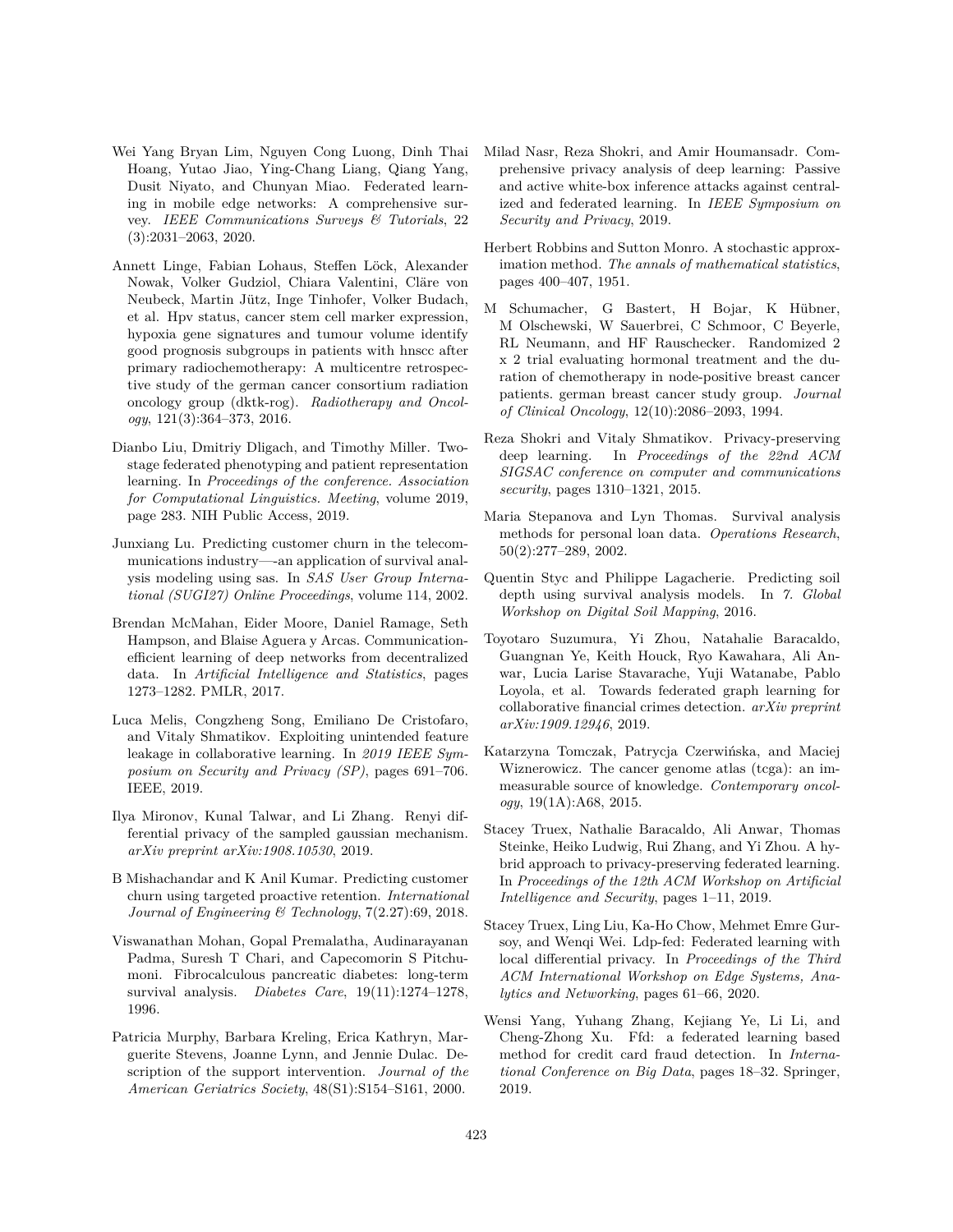- <span id="page-13-2"></span>Tao Yu, Eugene Bagdasaryan, and Vitaly Shmatikov. Salvaging federated learning by local adaptation. *arXiv preprint arXiv:2002.04758*, 2020.
- <span id="page-13-1"></span>Bo Zhao, Konda Reddy Mopuri, and Hakan Bilen. idlg: Improved deep leakage from gradients. *arXiv preprint arXiv:2001.02610*, 2020.
- <span id="page-13-0"></span>Ligeng Zhu, Zhijian Liu, and Song Han. Deep leakage from gradients. In *Advances in Neural Information Processing Systems*, volume 32, 2019.

# Appendix A. Algorithms

## Algorithm 2

<span id="page-13-3"></span>Federated Learning (StdFed). *N* total clients, local mini-batch size *B*, local epochs *E*, communication rounds  $T_{cl}$  and learning rate *η*. Initialize  $\mathbf{w}_0$  and send the model to clients for  $r = 1, ... T_{cl}$ Select *K* clients randomly for each selected client  $k = 1, ..., K$  $\mathbf{w}_k^r \leftarrow \text{ClientUpdate}(k, \mathbf{w}^{r-1})$  $\mathbf{w}^r \leftarrow \mathbf{w}^{r-1} + \frac{\sum_{k=1}^K (\mathbf{w}_k^r - \mathbf{w}^{r-1})}{K}$ *K* ClientUpdate(*k,* **w**) for client *k* for  $i = 1, ..., E$ for local batches *b*  $\mathbf{w} \leftarrow \mathbf{w} - \eta \nabla l(b; \mathbf{w})$ return **w** to server

# Appendix B. Results

Results for METABRIC and SUPPORT datasets according to Section. [4.4](#page-7-2) and Section. [4.5.](#page-8-3) The arrows indicate if a lower or a higher value of the metric indicates better utility of the model. To compare our proposed postprocessing method with the vanilla DP federated learning (DPFed), we have made numbers bold only when our method offers an advantage.

# Algorithm 3

## Differentially Private Federated Learning with post processing (DPFed).

*N* total clients, local mini-batch size *B*, local epochs *E*, communication rounds *Tcl*, learning rate *η*, sensitivity *S* and post-processing parameter *P*. Initialize  $\mathbf{w}_0$  and send the model to clients

<span id="page-13-4"></span>for  $r = 1, ... T_{cl}$ Select *K* clients randomly for each selected client  $k = 1, ..., K$  $\mathbf{w}_k^r \leftarrow \text{ClientUpdate}(k, \mathbf{w}^{r-1})$  $\Delta \mathbf{w}_k^r \leftarrow \mathbf{w}_k^r - \mathbf{w}^{r-1}$  $\Delta \hat{\mathbf{w}}_k^r \leftarrow \Delta \mathbf{w}_k^r / \text{max}\left(1, \frac{||\Delta \mathbf{w}_k^r||_2}{S}\right)$  $\frac{\|\mathbf{W}_k^r\|_2}{S}\Bigg)$  $\Delta \mathbf{w}^r \leftarrow \frac{\sum_{k=1}^{K}\Delta \hat{\mathbf{w}}_k^r + \mathcal{G}(0,S\sigma\mathbf{I})}{K}$  $\mathbf{w}^r \leftarrow \mathbf{w}^{r-1} + \Delta \mathbf{w}^r$ ClientUpdate(*k,* **w**) for client *k* for  $i = 1, ..., E$ for local batches *b*  $\mathbf{w} \leftarrow \mathbf{w} - \eta \nabla l(b; \mathbf{w})$ return **w** to server